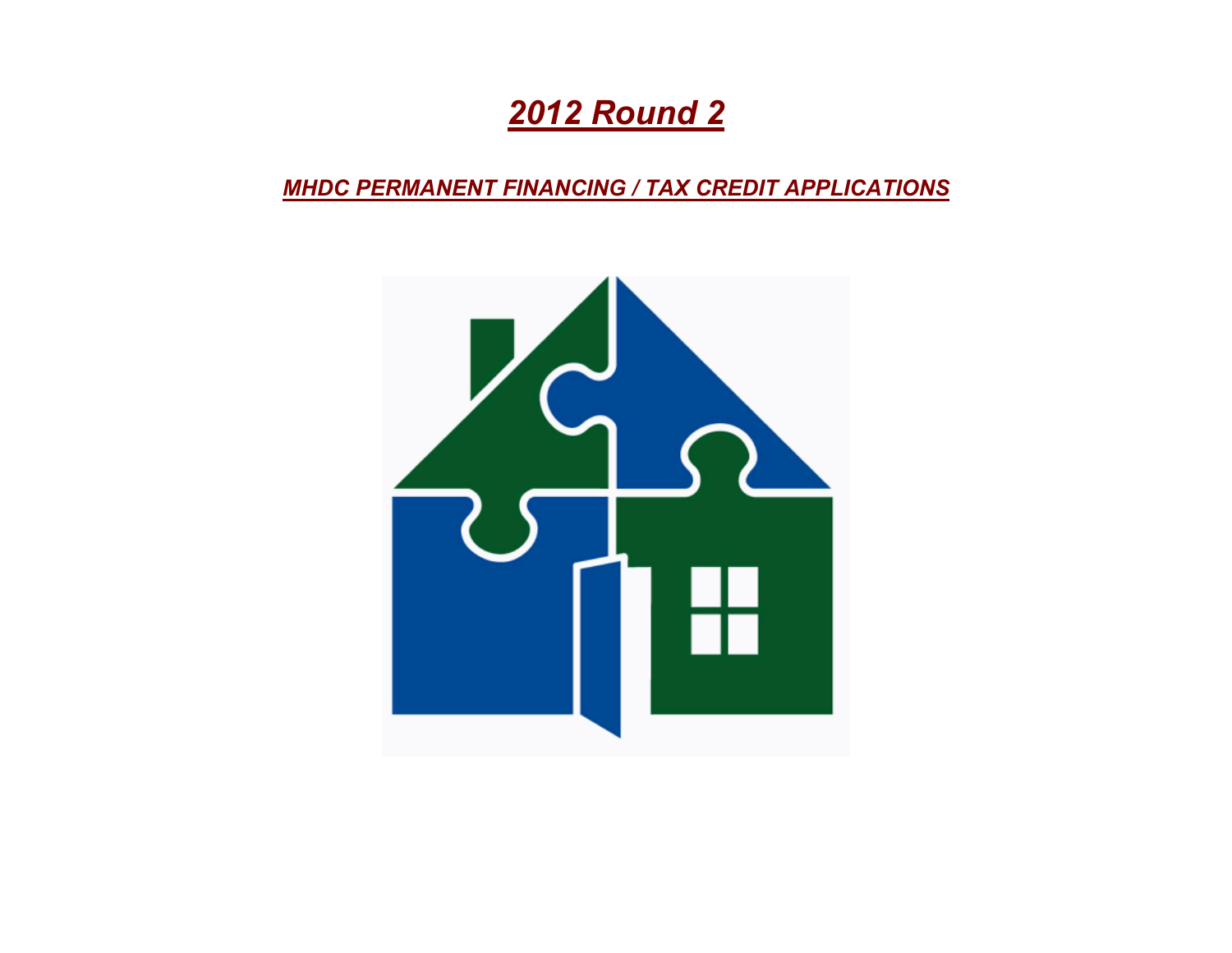| Project<br><b>Number</b><br><b>Target</b><br><b>Population</b> | <b>Developer's Name</b><br><u>&amp;</u><br><b>Address</b>                                                                                         | Development's<br><b>Name &amp; Address</b><br><b>Type</b>                                                                                   | <b>Building(s) Type</b>                                                                                                                   | <b>Units &amp; Rents</b>                                                                   | <b>Financing Type</b><br>Lender / Loan \$ / % Rate / Amort. Mo.                           |
|----------------------------------------------------------------|---------------------------------------------------------------------------------------------------------------------------------------------------|---------------------------------------------------------------------------------------------------------------------------------------------|-------------------------------------------------------------------------------------------------------------------------------------------|--------------------------------------------------------------------------------------------|-------------------------------------------------------------------------------------------|
| 12-001<br>Elderly                                              | DLS HISTORIC DEVELOPER IV, LLC<br>4510 Belleview Suite 300<br>Kansas City, MO 64111<br>Dale Schulte<br>(816) 502-4725                             | PALMER PLACE SENIOR<br><b>APARTMENTS</b><br>218 N. Pleasant St.<br>Independence, MO 64050<br>Jackson County<br>Acquisition/Rehab            | Single Family<br>2 Story Row<br>Duplex with Party Wall<br>Single Story Row<br>Walk Up Apartments<br>$\boldsymbol{\mathsf{x}}$<br>Elevator | <b>Total Units: 39</b><br>24 - 1 BR: \$450 - \$475<br>15 - 2BR: \$500 - \$540              | Fed TC - \$699.365 & State TC - \$415.000                                                 |
| 12-007<br>Elderly                                              | <b>MACO DEVELOPMENT COMPANY,</b><br>L.L.C.<br>111 N. Main Street<br>Clarkton, MO 63837<br>Jason Maddox<br>(573) 448-3000                          | PROGRESS POINTE APARTMENTS<br>Ne Corner Of Withers Rd. & Progress Dr.<br>Liberty, MO 64068<br>Clay County<br><b>New Construction</b>        | Single Family<br>2 Story Row<br>Duplex with Party Wall<br>Single Story Row<br>Walk Up Apartments<br>$\boldsymbol{\mathsf{x}}$<br>Elevator | <b>Total Units: 48</b><br>10 - 1 BR: \$485<br>38 - 2BR: \$535                              | Fed TC - \$791,854 & State TC - \$700,000                                                 |
| 12-053<br>Elderly                                              | <b>NORTHGATE SENIORS</b><br>APARTMENTS - PHASE 3, L.L.C.<br>1901 West 47Th Place Suite 104<br>Westwood, KS 66205<br>Ryan Tull<br>(913) 563-4515   | THE GARDENS AT NORTHGATE<br><b>VILLAGE PHASE III</b><br>2800 Cityview Dr.<br>North Kansas City, MO 64116<br>Clay County<br>New Construction | Single Family<br>2 Story Row<br>Duplex with Party Wall<br>Single Story Row<br>Walk Up Apartments<br>$\mathsf{x}$<br>Elevator              | <b>Total Units: 78</b><br>39 - 1 BR: \$644 - \$703<br>12 - 2BR: \$734<br>27 - Market Units | Fed TC - \$508,000 & State TC - \$508,000                                                 |
| 12-054<br>Elderly                                              | <b>FIFTH DISTRICT ECONOMIC</b><br>DEVELOPMENT FUND, INC.<br>4144 Lindell Blvd., Suite 216<br>St. Louis, MO 63108<br>Scot Sperry<br>(314) 534-3064 | <b>GRANADA VILLAS APARTMENTS</b><br>115 Spring St.<br>Belton, MO 64012<br>Jackson County<br>Rehabilitation                                  | Single Family<br>2 Story Row<br>Duplex with Party Wall<br>Single Story Row<br>X<br>Walk Up Apartments<br>Elevator                         | <b>Total Units: 42</b><br>42 - 1 BR: \$580                                                 | MHDC Permanent / \$750,000 / 4.50% / 360 mo.<br>Fed TC - \$333,651 & State TC - \$240,850 |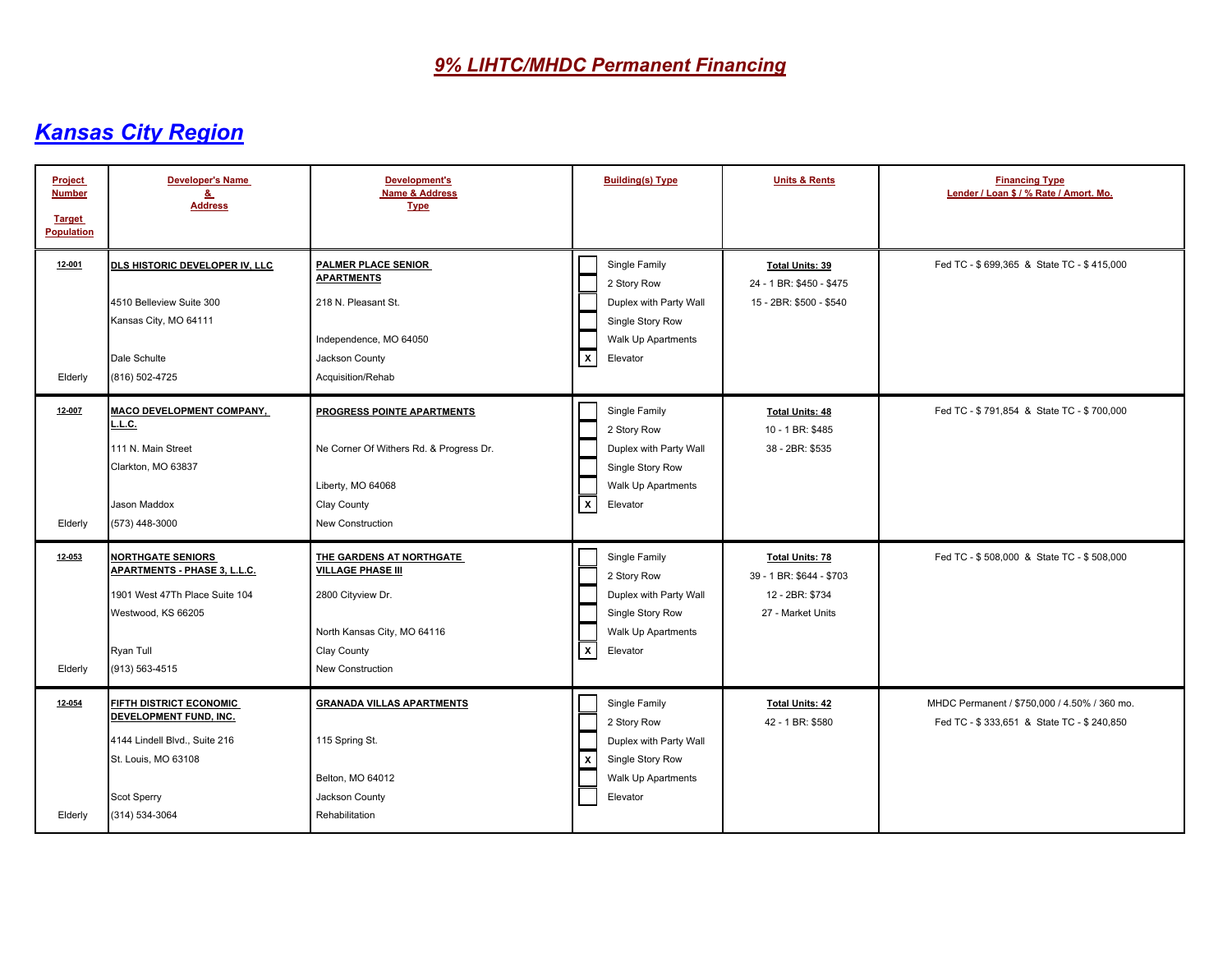| Project<br><b>Number</b><br><b>Target</b><br><b>Population</b> | <b>Developer's Name</b><br><u>&amp;</u><br><b>Address</b>                                                                                        | Development's<br><b>Name &amp; Address</b><br><b>Type</b>                                                                                               | <b>Building(s) Type</b>                                                                                                                 | <b>Units &amp; Rents</b>                                                         | <b>Financing Type</b><br>Lender / Loan \$ / % Rate / Amort. Mo.                             |
|----------------------------------------------------------------|--------------------------------------------------------------------------------------------------------------------------------------------------|---------------------------------------------------------------------------------------------------------------------------------------------------------|-----------------------------------------------------------------------------------------------------------------------------------------|----------------------------------------------------------------------------------|---------------------------------------------------------------------------------------------|
| 12-065<br>Elderly                                              | <b>NATIONAL CHURCH RESIDENCES</b><br>2335 North Bank Drive<br>Columbus, OH 43220<br><b>Eric Walker</b><br>(614) 273-3539                         | <b>FRIENDSHIP MANOR</b><br>917 Nw Summit Dr.<br>Blue Springs, MO 64015<br>Jackson County<br>Acquisition/Rehab                                           | Single Family<br>2 Story Row<br>Duplex with Party Wall<br>Single Story Row<br>Walk Up Apartments<br>$\mathbf{x}$<br>Elevator            | <b>Total Units: 60</b><br>60 - 1 BR: \$540                                       | Fed TC - \$751,024 & State TC - \$493,693                                                   |
| 12-068<br>Elderly                                              | <b>BROOKSIDE SENIOR RESIDENCES,</b><br><b>LLC</b><br>6320 Brookside Plaza, Suite 1300<br>Kansas City, MO 64113<br>Kelley Hrabe<br>(816) 686-2416 | <b>BROOKSIDE SENIOR RESIDENCES</b><br>6700 Troost<br>Kansas City, MO 64131<br>Jackson County<br><b>New Construction</b>                                 | Single Family<br>2 Story Row<br>Duplex with Party Wall<br>Single Story Row<br>Walk Up Apartments<br>$\mathsf{x}$<br>Elevator            | <b>Total Units: 44</b><br>34 - 1 BR: \$595<br>6 - 2BR: \$625<br>4 - Market Units | Fed TC - \$490,000 & State TC - \$490,000                                                   |
| 12-069<br>Elderly                                              | <b>SHERMAN ASSOCIATES</b><br><b>DEVELOPMENT LLC</b><br>233 Park Ave. S., Ste. 201<br>Minneapolis, MN 55415<br>Paul Keenan<br>(612) 332-3000      | <b>MOUNT WASHINGTON SENIOR</b><br><b>APARTMENTS</b><br>570 S. Evanston Ave.<br>Independence, MO 64053<br>Jackson County<br>Acquisition/Rehab/Conversion | Single Family<br>2 Story Row<br>Duplex with Party Wall<br>Single Story Row<br>Walk Up Apartments<br>$\mathsf{X}$<br>Elevator            | <b>Total Units: 41</b><br>31 - 1 BR: \$515<br>10 - 2BR: \$645                    | Fed TC - \$600,000 & State TC - \$0                                                         |
| 12-073<br>Family                                               | <b>MRE CAPITAL, LLC</b><br>8901 State Line Road, Suite 250<br>Kansas City, MO 64114<br>Jacob Mooney<br>(913) 638-2500                            | <b>BLUE RIDGE COURT APARTMENTS</b><br>414 East Blue Ridge Blvd.<br>Kansas City, MO 64145<br>Jackson County<br>Acquisition/Rehab                         | Single Family<br>2 Story Row<br>Duplex with Party Wall<br>Single Story Row<br>$\overline{\mathbf{x}}$<br>Walk Up Apartments<br>Elevator | <b>Total Units: 24</b><br>24 - 2BR: \$495                                        | MHDC Permanent / \$200,000 / 3.00% / 360 mo.<br>Fed TC - \$ 245,000 & State TC - \$ 245,000 |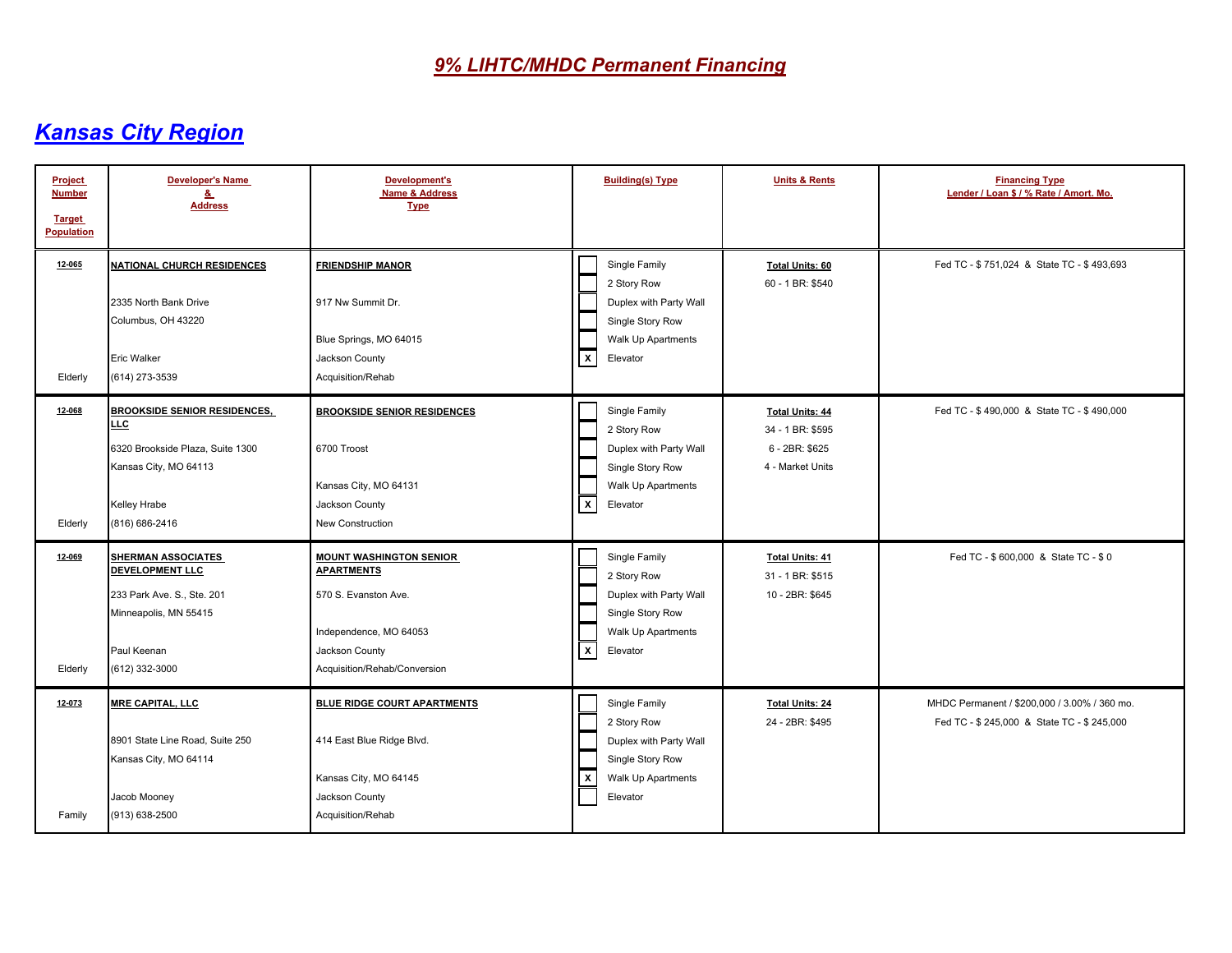| <b>Project</b><br><b>Number</b><br><b>Target</b><br>Population | <b>Developer's Name</b><br>&<br><b>Address</b>                                                                                                           | <b>Development's</b><br><b>Name &amp; Address</b><br><b>Type</b>                                                                                                   | <b>Building(s) Type</b>                                                                                                            | <b>Units &amp; Rents</b>                                                                        | <b>Financing Type</b><br>Lender / Loan \$ / % Rate / Amort. Mo.                           |
|----------------------------------------------------------------|----------------------------------------------------------------------------------------------------------------------------------------------------------|--------------------------------------------------------------------------------------------------------------------------------------------------------------------|------------------------------------------------------------------------------------------------------------------------------------|-------------------------------------------------------------------------------------------------|-------------------------------------------------------------------------------------------|
| 12-076<br>Family                                               | DALMARK DEVELOPMENT GROUP,<br>LLC<br>751 Ne Anderson Lane<br>Kansas City, MO 64064<br>Scot Sperry<br>(816) 861-4070                                      | THE BANCROFT SCHOOL<br><b>APARTMENTS</b><br>4300 Tracy Ave.<br>Kansas City, MO 64110<br>Jackson County<br>New + Acquisition/Rehab/Conversion                       | Single Family<br>2 Story Row<br>Duplex with Party Wall<br>Single Story Row<br>Walk Up Apartments<br>$\mathbf{x}$<br>⊺x<br>Elevator | <b>Total Units: 50</b><br>28 - 1 BR: \$200 - \$470<br>17 - 2BR: \$580 - \$635<br>5 - 3BR: \$695 | Fed TC - \$910,000 & State TC - \$700,000                                                 |
| 12-079<br>Family                                               | <b>EXCEL HEALTH SERVICES, INC.</b><br>D/B/A EXCEL DEVELOPMENT GROUP<br>8551 Lexington Avenue<br>Lincoln, NE 68505<br><b>Bill Caton</b><br>(405) 434-3344 | <b>HERITAGE TOWNHOMES AT 12TH</b><br><b>STREET</b><br>Near The Corner Of 12Th St. And Woodland Ave.<br>Kansas City, MO 64127<br>Jackson County<br>New Construction | Single Family<br>  x<br>2 Story Row<br>Duplex with Party Wall<br>Single Story Row<br>Walk Up Apartments<br>Elevator                | <b>Total Units: 49</b><br>36 - 2BR: \$340 - \$565<br>13 - 3BR: \$340 - \$650                    | Fed TC - \$698,000 & State TC - \$670,000                                                 |
| 12-083<br>Elderly                                              | 2715 SWOPE PARKWAY, LLC<br>4520 Main Street, Suite 1100<br>Kansas City, MO 64111<br>Chuck Gatson<br>(816) 460-2446                                       | THE OVERLOOK ON BRUSH CREEK<br>2715 Swope Parkway<br>Kansas City, MO 64130<br>Jackson County<br>New Construction                                                   | Single Family<br>2 Story Row<br>Duplex with Party Wall<br>Single Story Row<br>Walk Up Apartments<br>$\mathsf{x}$<br>Elevator       | <b>Total Units: 45</b><br>30 - 1 BR: \$450<br>15 - 2BR: \$550                                   | MHDC Permanent / \$875,000 / 3.00% / 360 mo.<br>Fed TC - \$560,000 & State TC - \$560,000 |
| 12-085<br>Elderly                                              | <b>GARRISON COMMUNITY</b><br>DEVELOPMENT, LLC<br>416 E 3Rd Street<br>Kansas City, MO 64106<br>Garrison Hassenflu<br>(816) 474-4857                       | <b>COLDWATER VILLAGE</b><br>501 Ne Missouri Rd.<br>Lee'S Summit, MO 64086<br>Jackson County<br>New Construction                                                    | Single Family<br>2 Story Row<br>Duplex with Party Wall<br>Single Story Row<br>Walk Up Apartments<br>  x<br>Elevator                | <b>Total Units: 36</b><br>30 - 1 BR: \$500<br>6 - 2BR: \$600                                    | Fed TC - \$ 615,000 & State TC - \$ 0                                                     |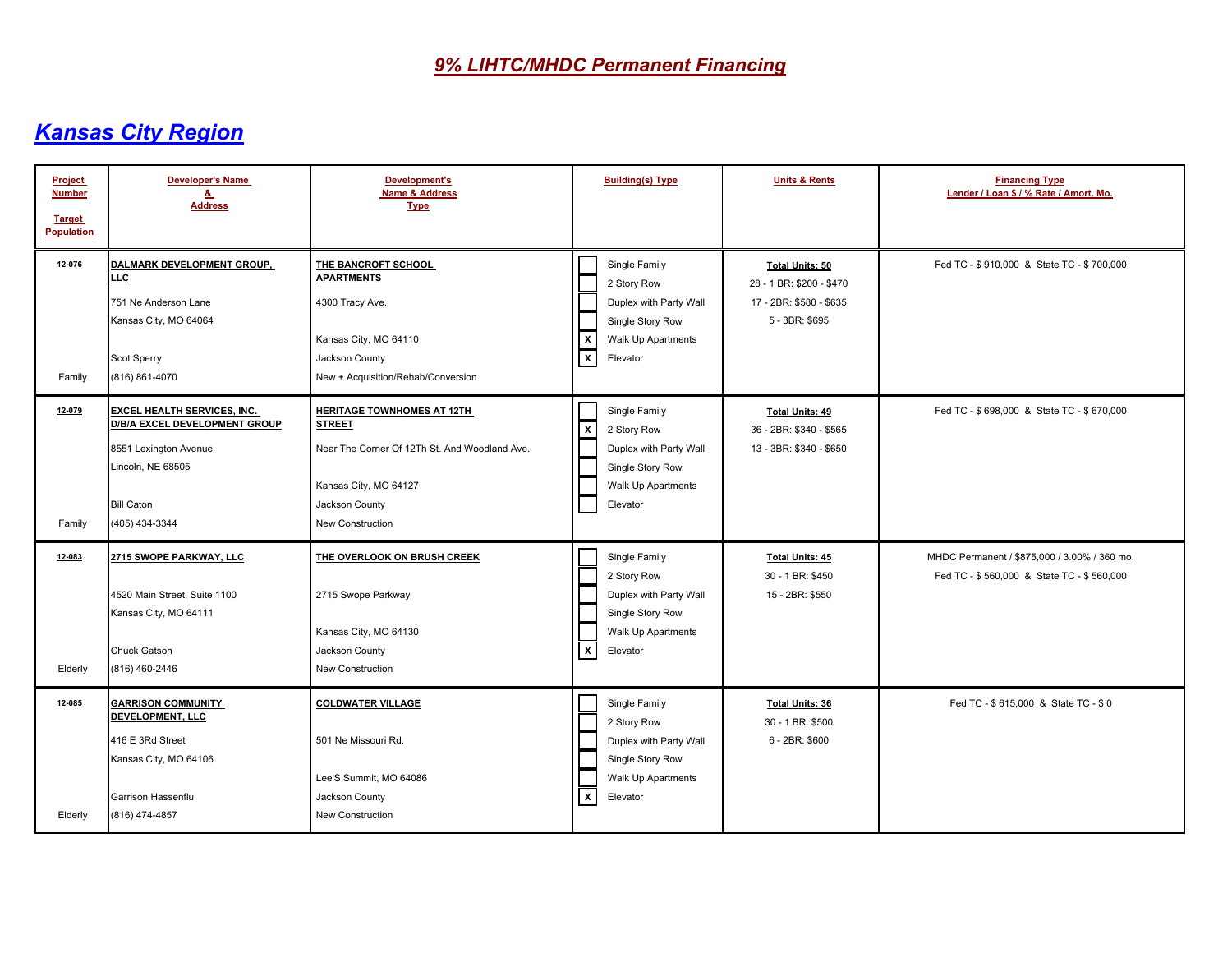| Project<br><b>Number</b><br><b>Target</b><br><b>Population</b> | <b>Developer's Name</b><br><u>&amp;</u><br><b>Address</b>                                                                                            | Development's<br><b>Name &amp; Address</b><br><b>Type</b>                                                      | <b>Building(s) Type</b>                                                                                                                                        | <b>Units &amp; Rents</b>                                                                                    | <b>Financing Type</b><br>Lender / Loan \$ / % Rate / Amort. Mo.                           |
|----------------------------------------------------------------|------------------------------------------------------------------------------------------------------------------------------------------------------|----------------------------------------------------------------------------------------------------------------|----------------------------------------------------------------------------------------------------------------------------------------------------------------|-------------------------------------------------------------------------------------------------------------|-------------------------------------------------------------------------------------------|
| 12-086<br>Elderly                                              | <b>GARRISON COMMUNITY</b><br><b>DEVELOPMENT, LLC</b><br>416 E 3Rd Street<br>Kansas City, MO 64106<br>Garrison Hassenflu<br>(816) 474-4857            | <b>ANDERSON APARTMENTS</b><br>9701 E 35Th St.<br>Independence, MO 64052<br>Jackson County<br>New Construction  | Single Family<br>2 Story Row<br>Duplex with Party Wall<br>  x<br>Single Story Row<br>Walk Up Apartments<br>Elevator                                            | <b>Total Units: 24</b><br>24 - 2BR: \$625                                                                   | Fed TC - \$316,804 & State TC - \$110,000                                                 |
| 12-093<br>Family                                               | YARCO COMPANY, INC.<br>7920 Ward Parkway<br>Kansas City, MO 64114<br>Michael Grube<br>(816) 561-4240                                                 | ST. MICHAEL HOUSING PHASE I<br>3700 Chelsea Dr.<br>Kansas City, MO 64105<br>Jackson County<br>New Construction | Single Family<br>2 Story Row<br>Duplex with Party Wall<br>Single Story Row<br><b>Walk Up Apartments</b><br>$\sqrt{x}$<br>Elevator                              | <b>Total Units: 58</b><br>58 - 1 BR: \$657                                                                  | MHDC Permanent / \$900,000 / 3.00% / 360 mo.<br>Fed TC - \$815,167 & State TC - \$700,000 |
| 12-094<br>Family                                               | <b>MCCORMACK BARON SALAZAR,</b><br>INC.<br>720 Olive Street, Suite 2500<br>Saint Louis, MO 63101<br>Ronald Roberts, Vice President<br>(314) 621-3400 | 18TH & VINE III<br>1900 Vine St.<br>Kansas City, MO 64108<br>Jackson County<br>New Construction                | Single Family<br>$\overline{\mathsf{x}}$<br>2 Story Row<br>Duplex with Party Wall<br>Single Story Row<br><b>Walk Up Apartments</b><br>$\mathbf{x}$<br>Elevator | <b>Total Units: 75</b><br>3 - 1 BR: \$582<br>38 - 2BR: \$654<br>8 - 3BR: \$840 - \$897<br>26 - Market Units | MHDC Permanent / \$2,000,000 / 0.0% / 0 mo.<br>Fed TC - \$910,000 & State TC - \$700,000  |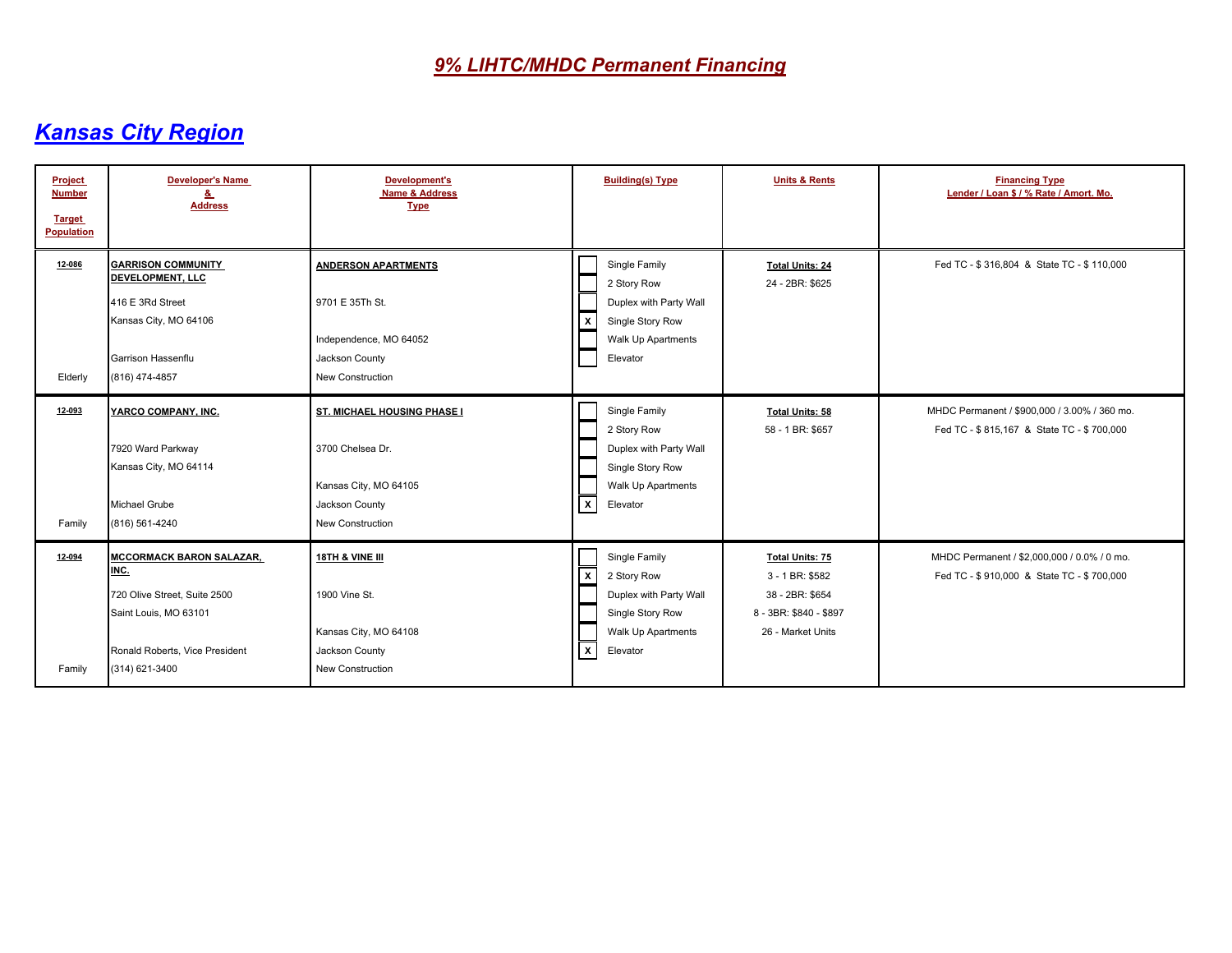| Project<br><b>Number</b><br><b>Target</b><br><b>Population</b> | <b>Developer's Name</b><br>8<br><b>Address</b>                                                                                                      | Development's<br><b>Name &amp; Address</b><br><b>Type</b>                                                                                            | <b>Building(s) Type</b>                                                                                                                   | <b>Units &amp; Rents</b>                                                              | <b>Financing Type</b><br>Lender / Loan \$ / % Rate / Amort. Mo.                             |
|----------------------------------------------------------------|-----------------------------------------------------------------------------------------------------------------------------------------------------|------------------------------------------------------------------------------------------------------------------------------------------------------|-------------------------------------------------------------------------------------------------------------------------------------------|---------------------------------------------------------------------------------------|---------------------------------------------------------------------------------------------|
| 12-404-TE<br>Family                                            | INTERCONTINENTAL AFFORDABLE<br>HOUSING, INC.<br>2090 North Tustin Avenue, Suite 250-B<br>Santa Ana, CA 92705<br>Jay Samuel<br>(714) 547-7721        | PENNBROOKE APARTMENTS<br>604 West 10Th St.<br>Kansas City, MO 64105<br>Jackson County<br>Acquisition/Rehab                                           | Single Family<br>2 Story Row<br>Duplex with Party Wall<br>Single Story Row<br>Walk Up Apartments<br>$\boldsymbol{\mathsf{x}}$<br>Elevator | <b>Total Units: 65</b><br>11 - Studio: \$600<br>49 - 1 BR: \$700<br>5 - 2BR: \$800    | Fed TC - \$ 256,000 & State TC - \$ 256,000                                                 |
| 12-406-TE<br>Elderly                                           | <b>SHERMAN ASSOCIATES</b><br><b>DEVELOPMENT LLC</b><br>233 Park Avenue South, Suite 201<br>Minneapolis, MN 55415<br>Paul Keenan<br>(612) 332-3000   | <b>NORMAN SCHOOL SENIOR</b><br><b>APARTMENTS</b><br>3514 Jefferson Street<br>Kansas City, MO 64111<br>Jackson County<br>Acquisition/Rehab/Conversion | Single Family<br>2 Story Row<br>Duplex with Party Wall<br>Single Story Row<br>Walk Up Apartments<br>$\mathbf{x}$<br>Elevator              | <b>Total Units: 36</b><br>32 - 1 BR: \$535 - \$600<br>4 - 2BR: \$639 - \$700          | MHDC Permanent / \$1,772,196 / 3.00% / 360 mo.<br>Fed TC - \$281,357 & State TC - \$281,357 |
| 12-407-TE<br>Family                                            | <b>COLONNADES AT BEACON HILL,</b><br>LLC<br>3400 Paseo<br>Kansas City, MO 64109<br>Chuck Gatson<br>(816) 561-3619                                   | THE COLONNADES AT BEACON<br><b>HILL</b><br>1300-24 East 27Th St.<br>Kansas City, MO 64108<br>Jackson County<br>New + Rehab                           | Single Family<br>2 Story Row<br>Duplex with Party Wall<br>Single Story Row<br>$\boldsymbol{\mathsf{x}}$<br>Walk Up Apartments<br>Elevator | <b>Total Units: 30</b><br>26 - 2BR: \$575<br>4 - Market Units                         | Fed TC - \$193,705 & State TC - \$193,705                                                   |
| 12-409-TE<br>Family                                            | <b>INTERCONTINENTAL AFFORDABLE</b><br>HOUSING, INC.<br>2090 North Tustin Avenue, Suite 250-B<br>Santa Ana, CA 92705<br>Jay Samuel<br>(714) 547-7721 | <b>ALCAZAR APARTMENTS</b><br>3906 Baltimore<br>Kansas City, MO 64111<br>Jackson County<br>Acquisition/Rehab                                          | Single Family<br>2 Story Row<br>Duplex with Party Wall<br>Single Story Row<br>Walk Up Apartments<br>  x<br>Elevator                       | <b>Total Units: 142</b><br>15 - Studio: \$550<br>111 - 1 BR: \$650<br>16 - 2BR: \$800 | Fed TC - \$616,000 & State TC - \$616,000                                                   |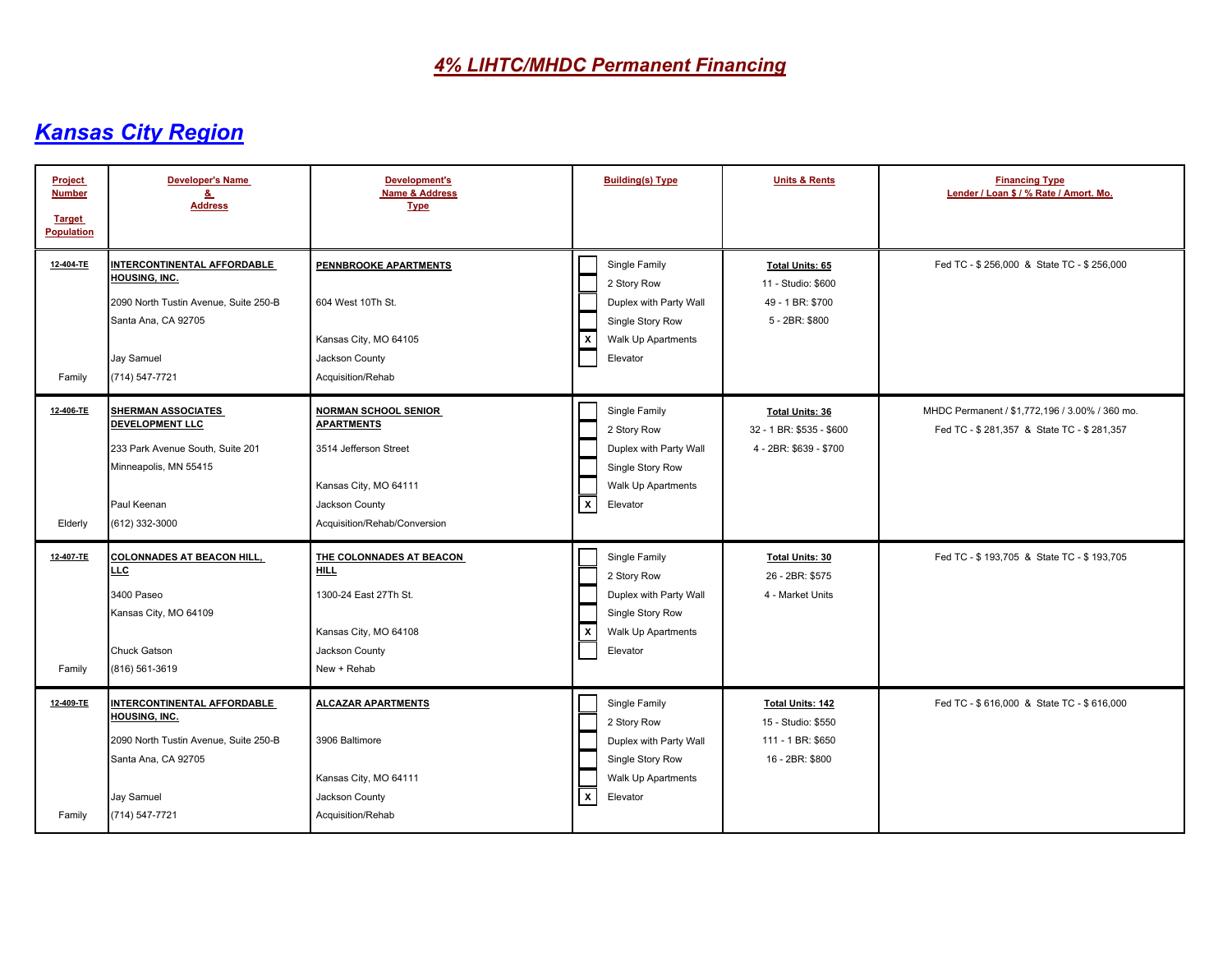| <b>Project</b><br><b>Number</b><br><b>Target</b><br><b>Population</b> | <b>Developer's Name</b><br><b>Address</b>  | <b>Development's</b><br><b>Name &amp; Address</b><br><b>Type</b> | <b>Building(s) Type</b>                                    | <b>Units &amp; Rents</b>                           | <b>Financing Type</b><br>Lender / Loan \$ / % Rate / Amort. Mo.                             |
|-----------------------------------------------------------------------|--------------------------------------------|------------------------------------------------------------------|------------------------------------------------------------|----------------------------------------------------|---------------------------------------------------------------------------------------------|
| 12-410-TE                                                             | SOUTHPORT-YARCO, LLC                       | <b>FRIENDSHIP VILLAGE APARTMENTS</b>                             | Single Family<br>l x<br>2 Story Row                        | <b>Total Units: 145</b><br>11 - 1 BR: \$580        | MHDC Permanent / \$3,900,000 / 5.00% / 360 mo.<br>Fed TC - \$449,058 & State TC - \$449,058 |
|                                                                       | 7920 Ward Parkway<br>Kansas City, MO 64114 | 3901 E. 56Th Terr.                                               | Duplex with Party Wall<br>$\mathsf{X}$<br>Single Story Row | 44 - 2BR: \$650 - \$785<br>90 - 3BR: \$720 - \$830 |                                                                                             |
|                                                                       |                                            | Kansas City, MO 64130                                            | Walk Up Apartments<br>l x                                  |                                                    |                                                                                             |
|                                                                       | Stuart P. Hunt                             | Jackson County                                                   | Elevator                                                   |                                                    |                                                                                             |
| Family                                                                | (816) 561-4240                             | Acquisition/Rehab/Conversion                                     |                                                            |                                                    |                                                                                             |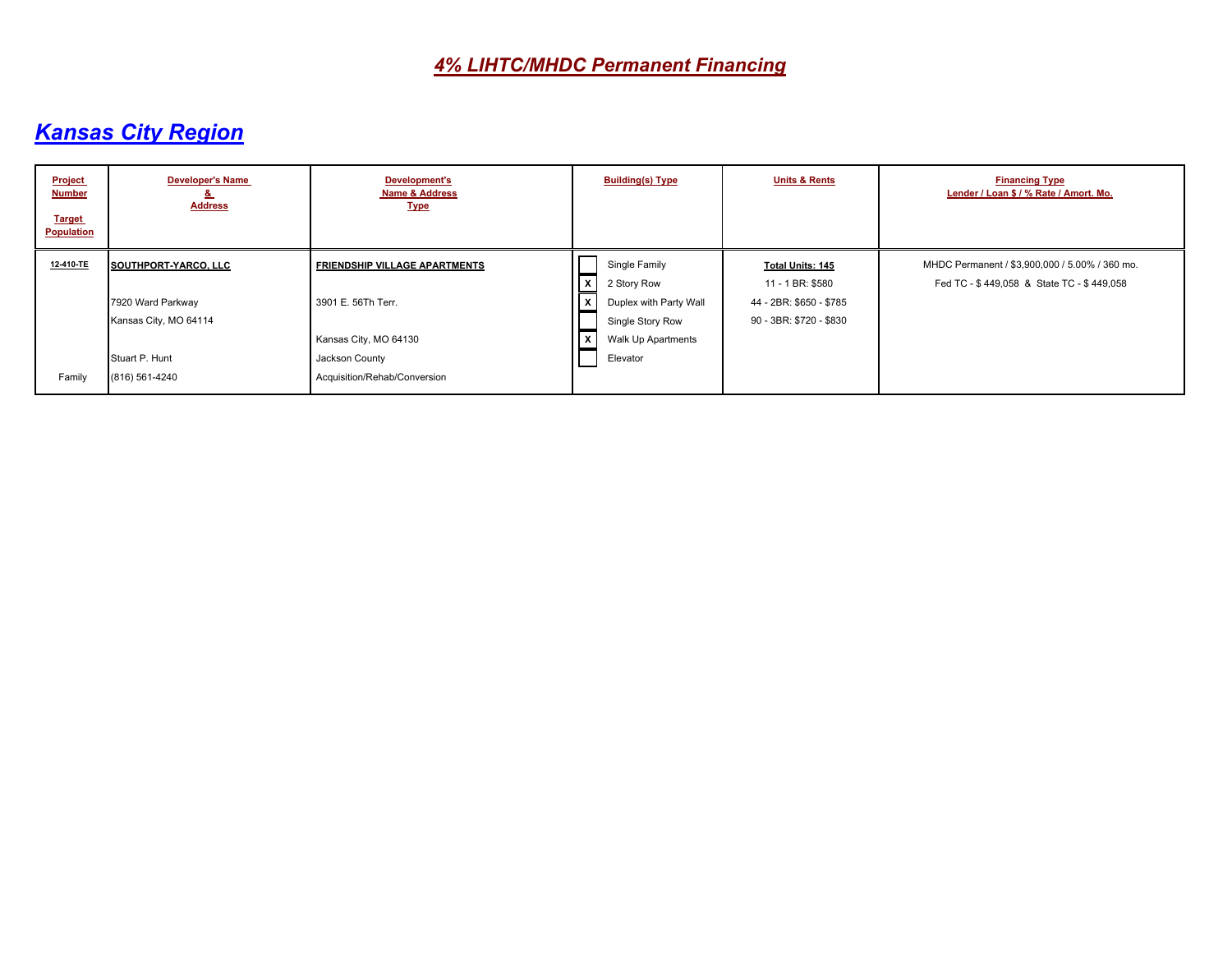| Project<br><b>Number</b><br><b>Target</b><br><b>Population</b> | <b>Developer's Name</b><br><u>&amp;</u><br><b>Address</b>                                                                                          | Development's<br>Name & Address<br><b>Type</b>                                                                                               | <b>Building(s) Type</b>                                                                                                                   | <b>Units &amp; Rents</b>                                             | <b>Financing Type</b><br>Lender / Loan \$ / % Rate / Amort. Mo. |
|----------------------------------------------------------------|----------------------------------------------------------------------------------------------------------------------------------------------------|----------------------------------------------------------------------------------------------------------------------------------------------|-------------------------------------------------------------------------------------------------------------------------------------------|----------------------------------------------------------------------|-----------------------------------------------------------------|
| 12-002<br>Family                                               | <b>NORTHEAST MISSOURI COMMUNITY</b><br><b>ACTION AGENCY</b><br>215 N. Elson, P.O. Box 966<br>Kirksville, MO 63501<br>Amy Summers<br>(660) 665-9855 | <b>WOODRIDGE SINGLE FAMILY</b><br>Near Corner Of Woodridge Dr. And West Ave.<br>Kahoka, MO 63445<br>Clark County<br>New Construction         | Single Family<br>$\mathbf{x}$<br>2 Story Row<br>Duplex with Party Wall<br>Single Story Row<br>Walk Up Apartments<br>Elevator              | <b>Total Units: 3</b><br>3 - 3BR: \$425                              | MHDC Permanent / \$545.568 / 0.0% / 0 mo.                       |
| 12-003<br>Family                                               | <b>COMMUNITY HOUSING OPTIONS GP.</b><br><b>LLC</b><br>503 N Brookline Dr<br>Columbia, MO 65203<br>Homer Page<br>(573) 446-0441                     | <b>OAKLAND VIEW APARTMENTS</b><br>Approx. 2201 N. Oakland Gravel Rd.<br>Columbia, MO 65202<br><b>Boone County</b><br><b>New Construction</b> | Single Family<br>2 Story Row<br>Duplex with Party Wall<br>  X<br>Single Story Row<br>Walk Up Apartments<br>Elevator                       | <b>Total Units: 16</b><br>12 - 1 BR: \$409 - \$429<br>4 - 2BR: \$529 | Fed TC - \$283,000 & State TC - \$146,900                       |
| $12 - 004$<br>Elderly                                          | <b>DELTA AREA COMMUNITY</b><br><b>DEVELOPMENT CORPORATION</b><br>99 Skyview Road<br>Portageville, MO 63873<br>Adelia J. Barham<br>(573) 379-3851   | <b>ALLGEIER MANOR</b><br>501 W. Hadley St.<br>Aurora, MO 65605<br>Lawrence County<br>Acquisition/Rehab                                       | Single Family<br>2 Story Row<br>Duplex with Party Wall<br>$\boldsymbol{\mathsf{x}}$<br>Single Story Row<br>Walk Up Apartments<br>Elevator | <b>Total Units: 48</b><br>48 - 1 BR: \$377                           | Fed TC - \$414,591 & State TC - \$314,000                       |
| $12 - 005$<br>Family                                           | <b>MACO DEVELOPMENT COMPANY,</b><br>L.L.C.<br>111 N. Main Street<br>Clarkton, MO 63837<br>Jason Maddox<br>(573) 448-3000                           | <b>OAKVIEW APARTMENTS III</b><br>Approx. 777 E. Outer Rd.<br>Poplar Bluff, MO 63901<br><b>Butler County</b><br>New Construction              | Single Family<br>2 Story Row<br>Duplex with Party Wall<br>Single Story Row<br>$\overline{\mathbf{x}}$<br>Walk Up Apartments<br>Elevator   | <b>Total Units: 40</b><br>40 - 2BR: \$400                            | Fed TC - \$660,000 & State TC - \$405,000                       |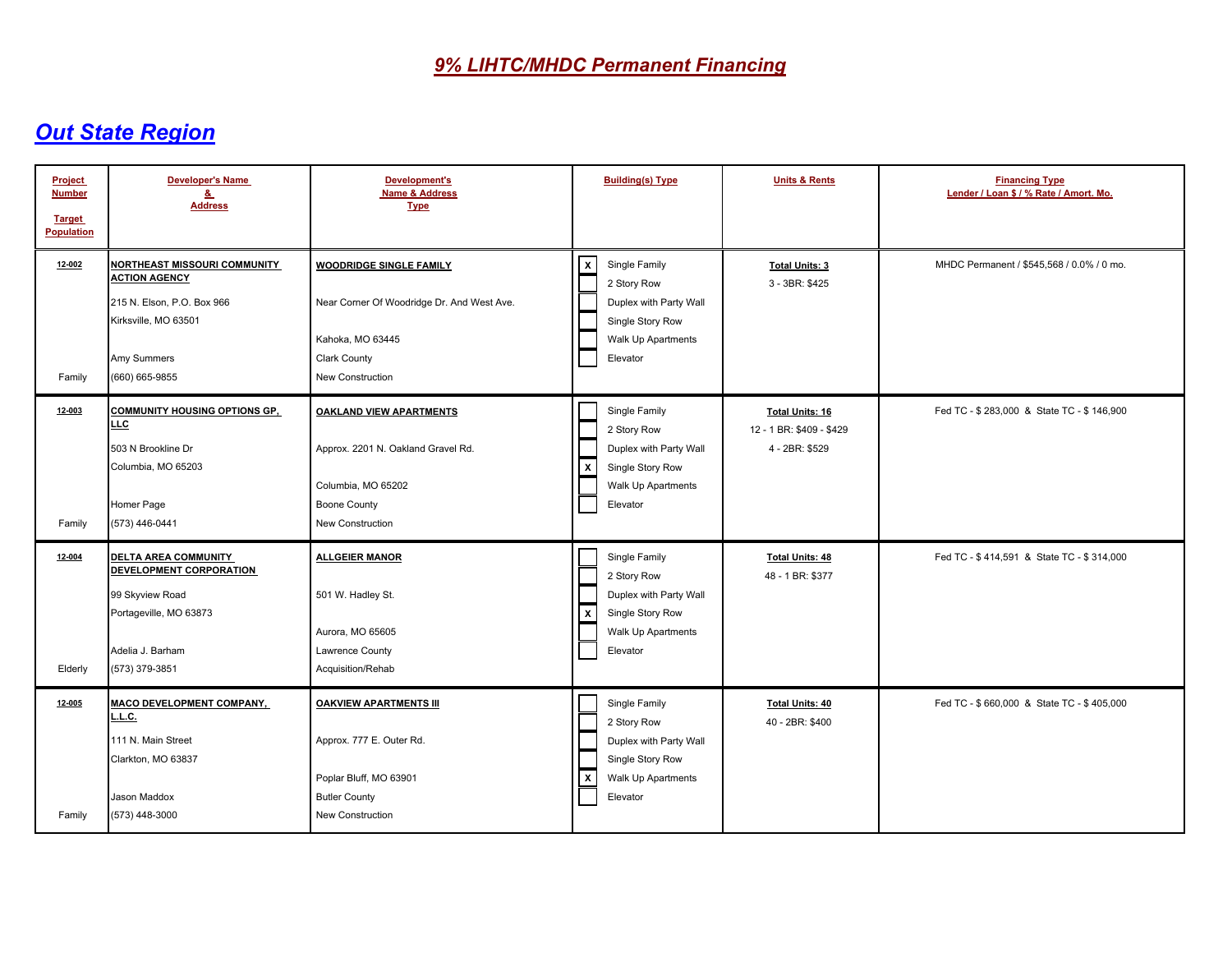| Project<br><b>Number</b><br><b>Target</b><br><b>Population</b> | <b>Developer's Name</b><br><u>&amp;</u><br><b>Address</b>                                                                                 | Development's<br><b>Name &amp; Address</b><br><b>Type</b>                                                                                                       | <b>Building(s) Type</b>                                                                                                      | <b>Units &amp; Rents</b>                                      | <b>Financing Type</b><br>Lender / Loan \$ / % Rate / Amort. Mo.                           |
|----------------------------------------------------------------|-------------------------------------------------------------------------------------------------------------------------------------------|-----------------------------------------------------------------------------------------------------------------------------------------------------------------|------------------------------------------------------------------------------------------------------------------------------|---------------------------------------------------------------|-------------------------------------------------------------------------------------------|
| 12-006<br>Elderly                                              | MIDWEST AFFORDABLE HOUSING<br><b>EDUCATIONAL OPPORTUNITIES</b><br>P.O. Box 612<br>Clarkton, MO 63873<br>Philip Harrison<br>(573) 448-3466 | <b>RIVERVIEW APARTMENTS</b><br>600 W. 3Rd St.<br>Caruthersville, MO 63830<br>Pemiscot County<br>Acquisition/Rehab                                               | Single Family<br>2 Story Row<br>Duplex with Party Wall<br>Single Story Row<br>$\mathbf{x}$<br>Walk Up Apartments<br>Elevator | <b>Total Units: 40</b><br>40 - 1 BR: \$457                    | Fed TC - \$359,076 & State TC - \$249,000                                                 |
| 12-008<br>Family                                               | <b>MACO DEVELOPMENT COMPANY,</b><br>L.L.C.<br>111 N. Main Street<br>Clarkton, MO 63837<br>Jason Maddox<br>(573) 448-3000                  | SILVER SPRINGS APARTMENTS<br>Near Intersection Of Silver Springs Rd. And Spruce<br>St.<br>Cape Girardeau, MO 63701<br>Cape Girardeau County<br>New Construction | Single Family<br>2 Story Row<br>Duplex with Party Wall<br>Single Story Row<br>  x<br>Walk Up Apartments<br>Elevator          | <b>Total Units: 48</b><br>48 - 2BR: \$430                     | Fed TC - \$840,000 & State TC - \$640,000                                                 |
| 12-009<br>Elderly                                              | <b>BRI HOUSING CORPORATION</b><br>205 S. West Street<br>Sikeston, MO 63801<br>Lisa Lane<br>(573) 471-5971                                 | <b>WESTRIDGE SENIOR II</b><br><b>APARTMENTS</b><br>Near Corner Of Fulton Dr. And Malone Ave.<br>Sikeston, MO 63801<br>Scott County<br>New Construction          | Single Family<br>2 Story Row<br>Duplex with Party Wall<br>Single Story Row<br>Walk Up Apartments<br>$\mathsf{X}$<br>Elevator | <b>Total Units: 31</b><br>10 - 1 BR: \$415<br>21 - 2BR: \$465 | Fed TC - \$572,986 & State TC - \$173,000                                                 |
| 12-010<br>Elderly                                              | <b>MBL DEVELOPMENT CO.</b><br>9201 Ward Parkway Suite 310<br>Kansas City, MO 64114<br>D. Kim Lingle<br>(816) 569-6420                     | DEER BROOK SENIOR VILLAS L.P.<br>S 1000 Ft On Mitchell St. From Broadway<br>Sedalia, MO 65302<br>Pettis County<br>New Construction                              | Single Family<br>2 Story Row<br>Duplex with Party Wall<br>Single Story Row<br>  x<br>Walk Up Apartments<br>Elevator          | <b>Total Units: 44</b><br>44 - 2BR: \$420                     | MHDC Permanent / \$200,000 / 1.00% / 360 mo.<br>Fed TC - \$680,000 & State TC - \$680,000 |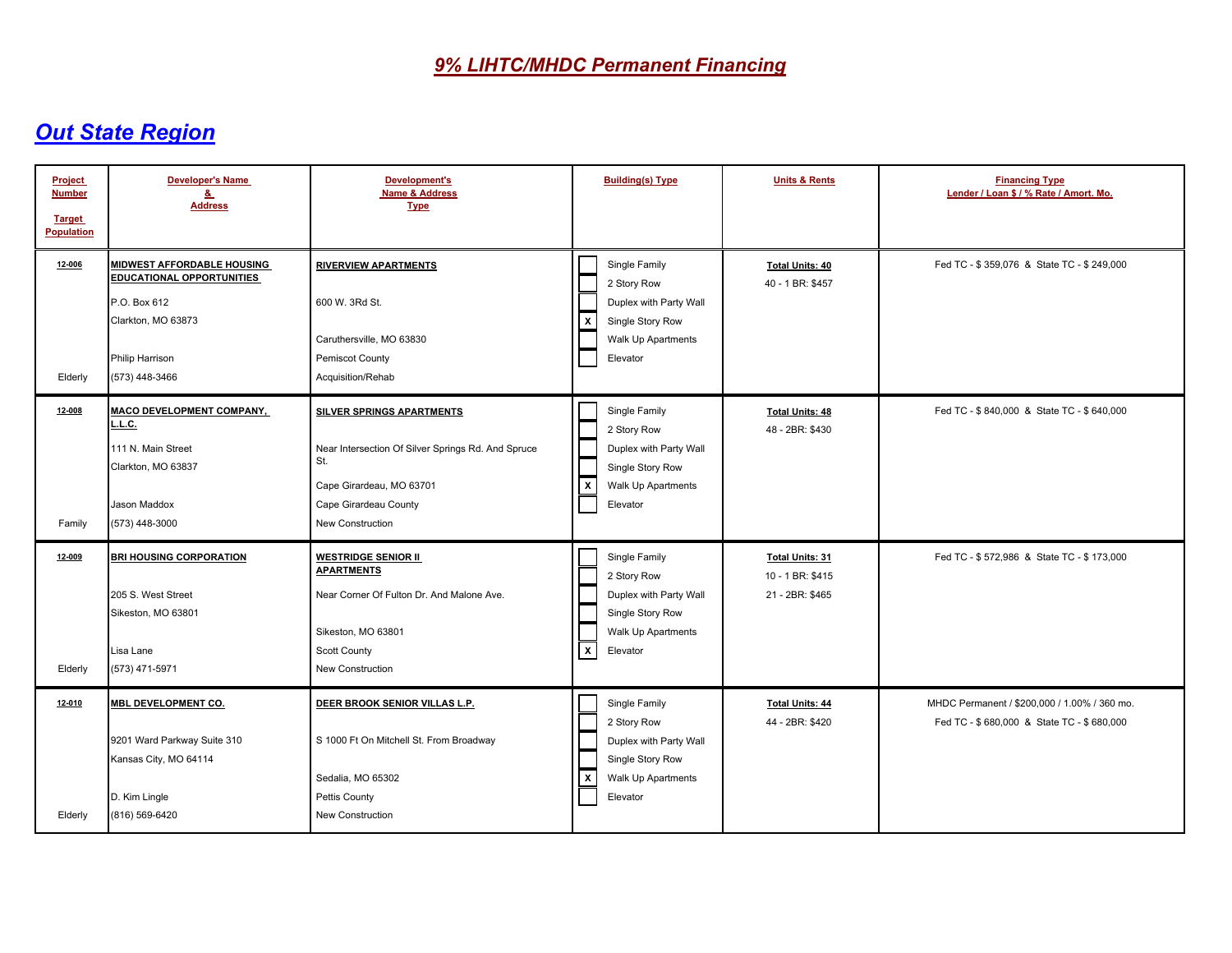| Project<br><b>Number</b><br><b>Target</b><br><b>Population</b> | <b>Developer's Name</b><br><u>&amp;</u><br><b>Address</b>                                                                                             | Development's<br><b>Name &amp; Address</b><br><b>Type</b>                                                                                  | <b>Building(s) Type</b>                                                                                                      | <b>Units &amp; Rents</b>                                      | <b>Financing Type</b><br>Lender / Loan \$ / % Rate / Amort. Mo.                           |
|----------------------------------------------------------------|-------------------------------------------------------------------------------------------------------------------------------------------------------|--------------------------------------------------------------------------------------------------------------------------------------------|------------------------------------------------------------------------------------------------------------------------------|---------------------------------------------------------------|-------------------------------------------------------------------------------------------|
| 12-012<br>Elderly                                              | <b>MBL DEVELOPMENT CO.</b><br>9201 Ward Parkway, Suite 300<br>Kansas City, MO 64114<br>D. Kim Lingle<br>(816) 569-6420                                | VILLAS AT THE SUUMIT L.P., PHASE<br>Ш<br>2514 Aurora Ave.<br>Maryville, MO 64468<br>Nodaway County<br>New Construction                     | Single Family<br>2 Story Row<br>Duplex with Party Wall<br>Single Story Row<br>  x<br>Walk Up Apartments<br>Elevator          | <b>Total Units: 24</b><br>24 - 2BR: \$420                     | Fed TC - \$391,000 & State TC - \$391,000                                                 |
| 12-013<br>Family                                               | <b>GARDNER DEVELOPMENT, LLC</b><br>1414 E. Primrose, Suite 100<br>Springfield, MO 65804<br>Tammi Creason<br>(417) 447-1800                            | <b>BROOKSIDE TERRACE ESTATES</b><br>Near Intersection Of Hwy 60 And Terrace Dr.<br>Aurora, MO 65605<br>Lawrence County<br>New Construction | $\mathsf{X}$<br>Single Family<br>2 Story Row<br>Duplex with Party Wall<br>Single Story Row<br>Walk Up Apartments<br>Elevator | <b>Total Units: 30</b><br>24 - 3BR: \$475<br>6 - Market Units | MHDC Permanent / \$425,000 / 3.00% / 300 mo.<br>Fed TC - \$578,500 & State TC - \$578,500 |
| $12 - 014$<br>Elderly                                          | <b>RCH DEVELOPMENT, INC.</b><br>2201 Walton Dr.<br>Jackson, MO 63755<br>Robert"Chad"Hartle<br>(573) 576-5433                                          | <b>JACKSON VILLA</b><br>135 Shawnee<br>Jackson, MO 63755<br>Cape Girardeau County<br>Rehabilitation                                        | Single Family<br>2 Story Row<br>Duplex with Party Wall<br>Single Story Row<br>$\mathsf{X}$<br>Walk Up Apartments<br>Elevator | <b>Total Units: 48</b><br>48 - 1 BR: \$402                    | Fed TC - \$360,000 & State TC - \$360,000                                                 |
| $12 - 015$<br>Elderly                                          | <b>MILLENNIA HOUSING</b><br>DEVELOPMENT, LTD.<br>8111 Rockside Road, Suite 200<br>Cleveland, OH 44125<br><b>Christine Robertson</b><br>(216) 520-1250 | KIRKSVILLE HEIGHTS APARTMENTS<br>2400 S Baltimore St.<br>Kirksville, MO 63501<br><b>Adair County</b><br>Acquisition/Rehab                  | Single Family<br>2 Story Row<br>Duplex with Party Wall<br>Single Story Row<br>Walk Up Apartments<br>Γx<br>Elevator           | <b>Total Units: 50</b><br>50 - 1 BR: \$583                    | Fed TC - \$365,000 & State TC - \$290,000                                                 |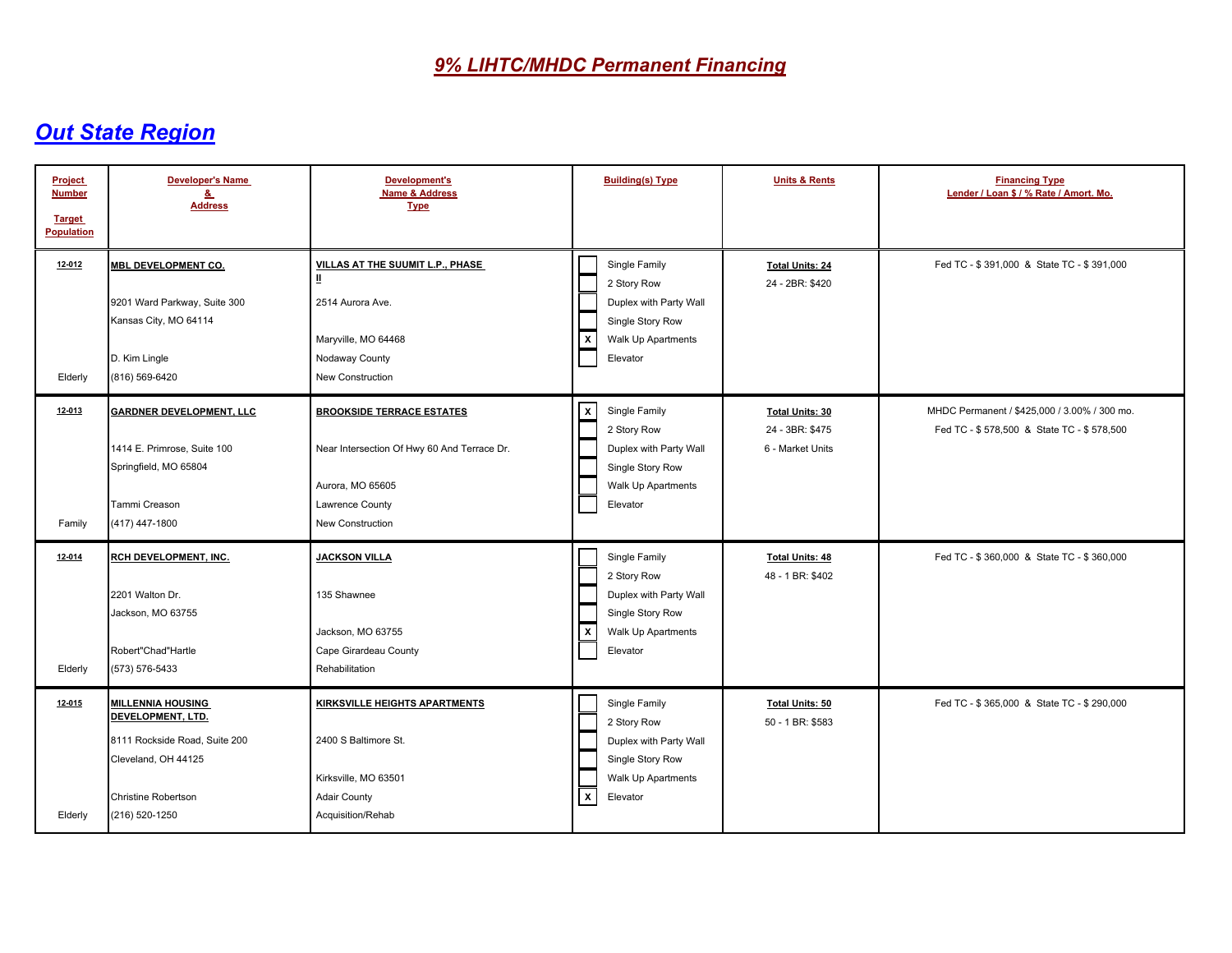| Project<br><b>Number</b><br><b>Target</b><br><b>Population</b> | <b>Developer's Name</b><br><u>&amp;</u><br><b>Address</b>                                                                                    | <b>Development's</b><br>Name & Address<br><b>Type</b>                                                                                  | <b>Building(s) Type</b>                                                                                                      | <b>Units &amp; Rents</b>                                                            | <b>Financing Type</b><br>Lender / Loan \$ / % Rate / Amort. Mo.                           |
|----------------------------------------------------------------|----------------------------------------------------------------------------------------------------------------------------------------------|----------------------------------------------------------------------------------------------------------------------------------------|------------------------------------------------------------------------------------------------------------------------------|-------------------------------------------------------------------------------------|-------------------------------------------------------------------------------------------|
| 12-017<br>Family                                               | CHILLICOTHE HOUSING AUTHORITY<br><b>DEVELOPMENT CORPORATION</b><br>320 Park Lane<br>Chillicothe, MO 64601<br>Wanda Peetoom<br>(660) 646-3215 | SHAWNEE PLACE NORTH AND<br>SOUTH<br>205 Park Ln. And Mohawk Rd.<br>Chillicothe, MO 64601<br>Livingston County<br>Acquisition/Rehab     | Single Family<br>2 Story Row<br>Duplex with Party Wall<br>  x<br>Single Story Row<br>⊻<br>Walk Up Apartments<br>Elevator     | <b>Total Units: 72</b><br>48 - 1 BR: \$385<br>24 - 2BR: \$450                       | Fed TC - \$480,000 & State TC - \$437,292                                                 |
| 12-018<br>Family                                               | HOUSING PLUS, LLC<br>4650 S. National C5<br>Springfield, MO 65810<br><b>Becky Selle</b><br>(417) 887-6682                                    | <b>STONEYBROOK ESTATES</b><br>2245 Brookside Ln.<br>West Plains, MO 65775<br><b>Howell County</b><br><b>New Construction</b>           | x<br>Single Family<br>2 Story Row<br>Duplex with Party Wall<br>Single Story Row<br>Walk Up Apartments<br>Elevator            | <b>Total Units: 27</b><br>21 - 3BR: \$415<br>6 - Market Units                       | MHDC Permanent / \$275,000 / 3.00% / 300 mo.<br>Fed TC - \$429,000 & State TC - \$429,000 |
| 12-019<br>Family                                               | <b>HOUSING PLUS, LLC</b><br>4650 S. National C5<br>Springfield, MO 65810<br><b>Becky Selle</b><br>(417) 887-6682                             | <b>COUNTRY HILLS</b><br>Near Ne Corner Of Victoria Ln. And S. Rolla St.<br>Rolla, MO 65401<br><b>Phelps County</b><br>New Construction | x<br>Single Family<br>2 Story Row<br>Duplex with Party Wall<br>Single Story Row<br>Walk Up Apartments<br>Elevator            | <b>Total Units: 34</b><br>27 - 3BR: \$450<br>7 - Market Units                       | MHDC Permanent / \$650,000 / 3.00% / 300 mo.<br>Fed TC - \$523,000 & State TC - \$523,000 |
| 12-020<br>Family                                               | THE VECINO GROUP, LLC<br>P.O. Box 9803<br>Springfield, MO 65801<br>Kim Buche<br>(417) 459-9355                                               | <b>FRISCO ART HOUSE</b><br>309 N. Jefferson Ave.<br>Springfield, MO 65806<br><b>Greene County</b><br>Rehabilitation                    | Single Family<br>2 Story Row<br>Duplex with Party Wall<br>Single Story Row<br>Walk Up Apartments<br>$\mathbf{x}$<br>Elevator | <b>Total Units: 63</b><br>16 - Studio: \$405<br>23 - 1 BR: \$478<br>24 - 2BR: \$611 | Fed TC - \$653,000 & State TC - \$0                                                       |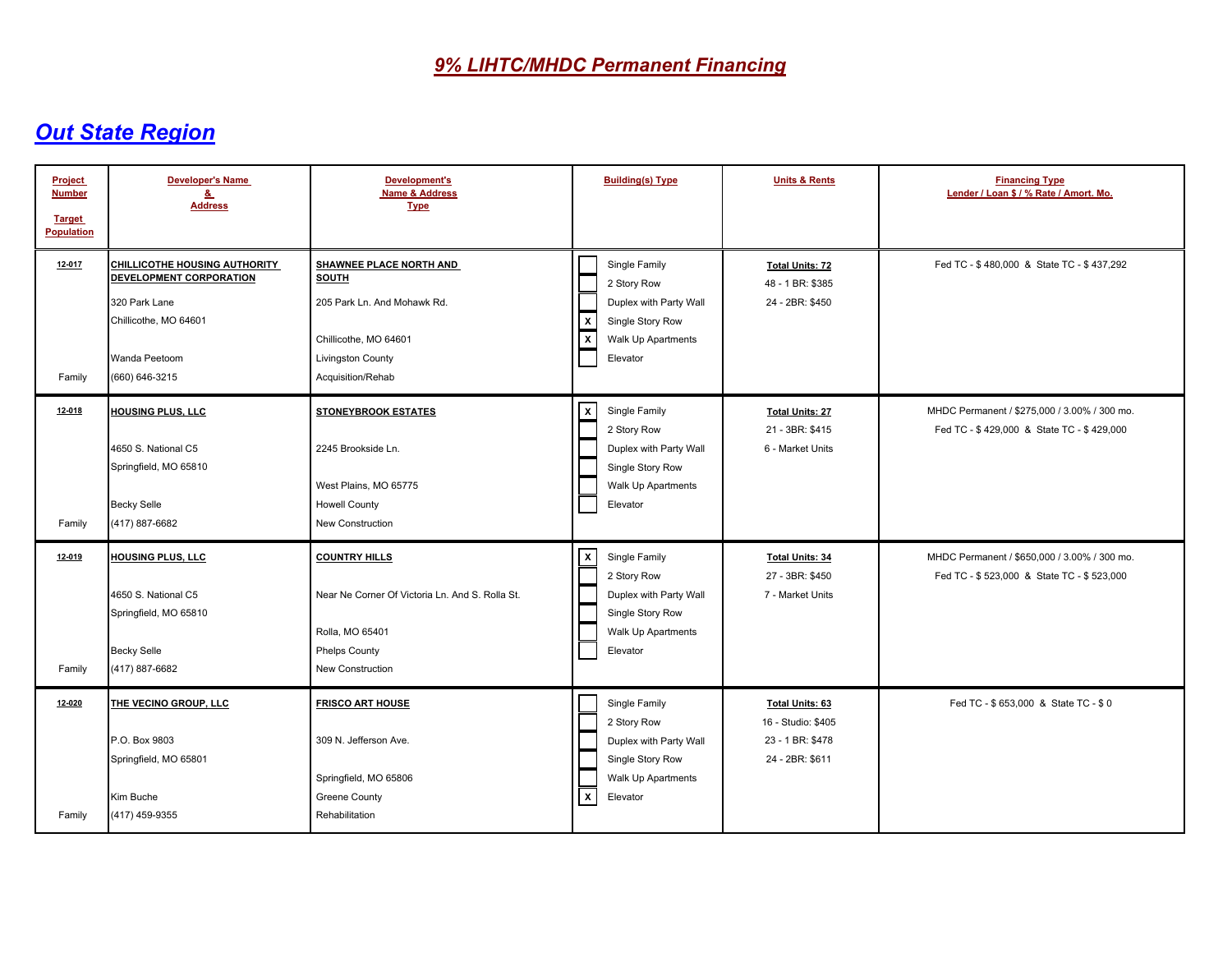| Project<br><b>Number</b><br><b>Target</b><br><b>Population</b> | <b>Developer's Name</b><br><u>&amp;</u><br><b>Address</b>                                                                                     | Development's<br>Name & Address<br><b>Type</b>                                                                                                   | <b>Building(s) Type</b>                                                                                                                 | <b>Units &amp; Rents</b>                                                      | <b>Financing Type</b><br>Lender / Loan \$ / % Rate / Amort. Mo.                           |
|----------------------------------------------------------------|-----------------------------------------------------------------------------------------------------------------------------------------------|--------------------------------------------------------------------------------------------------------------------------------------------------|-----------------------------------------------------------------------------------------------------------------------------------------|-------------------------------------------------------------------------------|-------------------------------------------------------------------------------------------|
| 12-021<br>Elderly                                              | <b>IOHNSTON PROPERTIES AND</b><br><b>INVESTMENTS, LLC</b><br>235 Purple Martin Lane<br>Sullivan, MO 63080<br>Chad Johnston<br>(573) 604-0992  | <b>MANSION HILL SENIOR</b><br><b>APARTMENTS</b><br>511 South Mansion St.<br>Sullivan, MO 63080<br>Crawford County<br>New Construction            | Single Family<br>2 Story Row<br>Duplex with Party Wall<br>Single Story Row<br>Walk Up Apartments<br>$\mathsf{X}$<br>Elevator            | <b>Total Units: 45</b><br>28 - 1 BR: \$465<br>17 - 2BR: \$575                 | MHDC Permanent / \$600,000 / 3.00% / 360 mo.<br>Fed TC - \$550,000 & State TC - \$550,000 |
| 12-022<br>Family                                               | <b>WILLOW SPRINGS COMMUNITY</b><br><b>FOUNDAITON</b><br>203 North Walnut<br>Willow Springs, MO 65793<br>Lea Ann Christopher<br>(417) 469-0209 | <b>WILLOW SPRINGS COMMUNITY</b><br><b>FOUNDATION</b><br>110 West 6Th St.<br>Willow Springs, MO 65793<br><b>Howell County</b><br>New Construction | $\overline{\mathsf{x}}$<br>Single Family<br>2 Story Row<br>Duplex with Party Wall<br>Single Story Row<br>Walk Up Apartments<br>Elevator | <b>Total Units: 2</b><br>2 - 3BR: \$400                                       | MHDC Permanent / \$320,000 / 0.0% / 0 mo.                                                 |
| 12-023<br>Elderly                                              | <b>MILLER O'REILLY COMPANY, INC.</b><br>431 S. Jefferson, Suite 120<br>Springfield, MO 65806<br>Denise Mathisen<br>(417) 865-6788             | <b>PICKETT PLACE APARTMENTS</b><br>2501 S. 36Th St.<br>St. Joseph, MO 64503<br><b>Buchanan County</b><br>New Construction                        | Single Family<br>2 Story Row<br>Duplex with Party Wall<br>l x<br>Single Story Row<br>Walk Up Apartments<br>Elevator                     | <b>Total Units: 36</b><br>8 - 1 BR: \$295 - \$415<br>28 - 2BR: \$425 - \$450  | MHDC Permanent / \$350,000 / 4.00% / 360 mo.<br>Fed TC - \$440,606 & State TC - \$400,000 |
| 12-029<br>Elderly                                              | LDG MULTIFAMILY, LLC (LDG)<br>1469 South 4Th Street<br>Louisville, KY 40208<br>Justin Hartz<br>(502) 638-0534                                 | <b>SUNRISE MEADOWS AT</b><br><b>BERRYWOOD</b><br>3500 Berrywood Dr.<br>Columbia, MO 65201<br><b>Boone County</b><br>New Construction             | Single Family<br>2 Story Row<br>Duplex with Party Wall<br>Single Story Row<br>Walk Up Apartments<br>$\sqrt{x}$<br>Elevator              | <b>Total Units: 60</b><br>18 - 1 BR: \$249 - \$469<br>42 - 2BR: \$561 - \$641 | Fed TC - \$700,000 & State TC - \$475,000                                                 |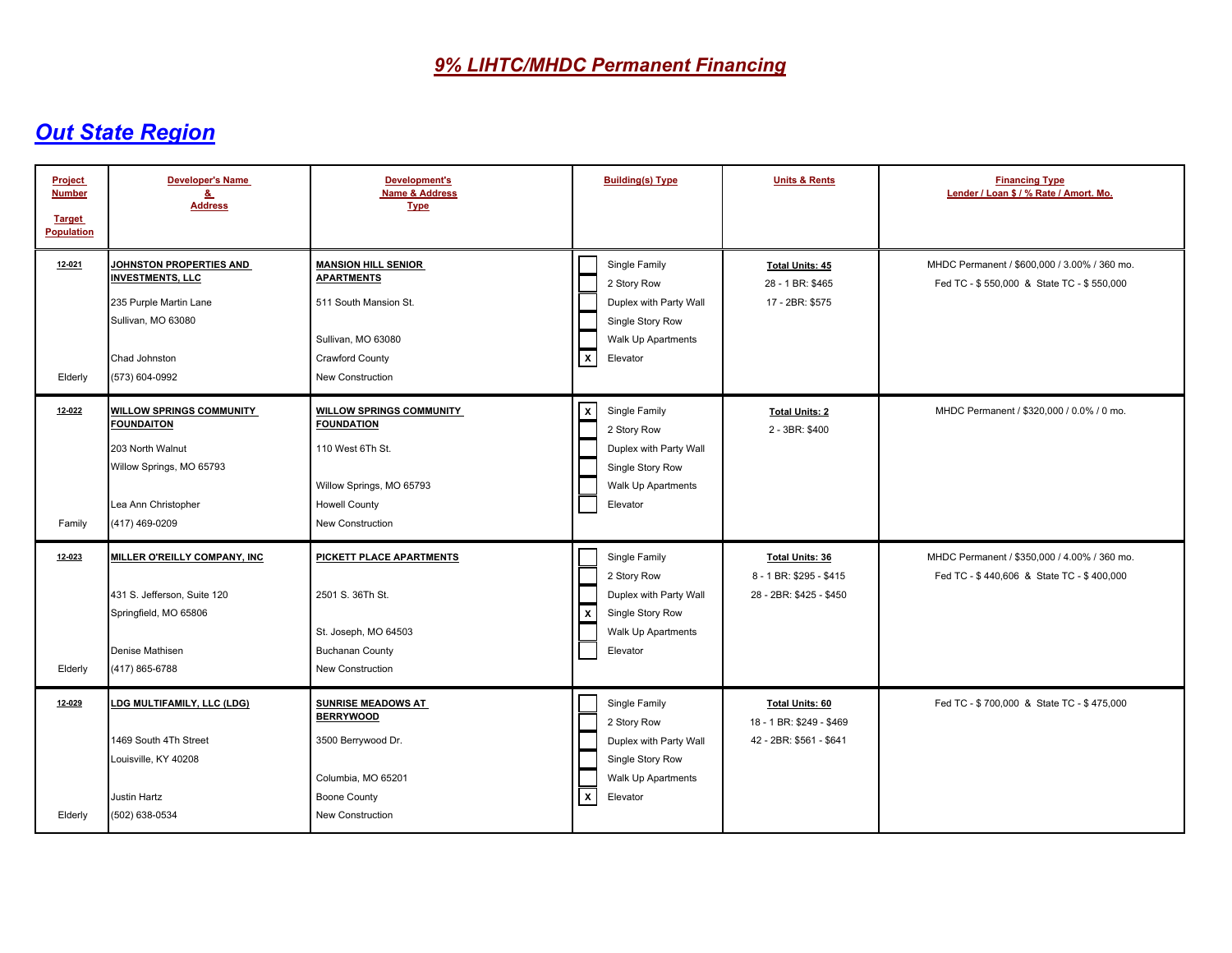| Project<br><b>Number</b><br><b>Target</b><br><b>Population</b> | <b>Developer's Name</b><br>&<br><b>Address</b>                                                                                                     | Development's<br>Name & Address<br><b>Type</b>                                                                                  | <b>Building(s) Type</b>                                                                                                                 | <b>Units &amp; Rents</b>                                                                             | <b>Financing Type</b><br>Lender / Loan \$ / % Rate / Amort. Mo.                           |
|----------------------------------------------------------------|----------------------------------------------------------------------------------------------------------------------------------------------------|---------------------------------------------------------------------------------------------------------------------------------|-----------------------------------------------------------------------------------------------------------------------------------------|------------------------------------------------------------------------------------------------------|-------------------------------------------------------------------------------------------|
| 12-030<br>Family                                               | <b>ZIMMERMAN PROPERTIES, LLC</b><br>1730 E. Republic Rd., Suite F<br>Springfield, MO 65804<br>Justin M. Zimmerman<br>(417) 883-1632                | <b>CHURCHILL APARTMENTS, LP</b><br>500 Block Church Street<br>Marshfield, MO 65804<br><b>Webster County</b><br>New Construction | Single Family<br>2 Story Row<br>Duplex with Party Wall<br>Single Story Row<br>  x<br>Walk Up Apartments<br>Elevator                     | <b>Total Units: 48</b><br>3 - 1 BR: \$350<br>23 - 2BR: \$450<br>12 - 3BR: \$550<br>10 - Market Units | Fed TC - \$442,000 & State TC - \$442,000                                                 |
| 12-031<br>Family                                               | <b>HOUSING INVESTMENT PARTNERS</b><br>II, LLC<br>1730 E. Republic Rd., Suite F<br>Springfield, MO 65804<br>James Moore<br>(417) 883-1632           | SHERMAN PLACE APARTMENTS, LP<br>6901 Sherman St.<br>St. Joseph, MO 64504<br><b>Buchanan County</b><br>New Construction          | Single Family<br>2 Story Row<br>Duplex with Party Wall<br>Single Story Row<br>$\mathsf{X}$<br>Walk Up Apartments<br>Elevator            | <b>Total Units: 48</b><br>19 - 2BR: \$495<br>19 - 3BR: \$630<br>10 - Market Units                    | Fed TC - \$429,000 & State TC - \$429,000                                                 |
| 12-032<br>Family                                               | <b>AFFORDABLE HOMES</b><br>DEVELOPMENT, INC.<br>2659 E Normandy St., Suite 100<br>Springfield, MO 65804<br>Rose Marie Carmichael<br>(417) 864-3321 | <b>WESTPORT PARK</b><br>200 N Block Of Hilton Ave.<br>Springfield, MO 65802<br>Greene County<br>New Construction                | Single Family<br>2 Story Row<br>Duplex with Party Wall<br>Single Story Row<br>$\overline{\mathbf{x}}$<br>Walk Up Apartments<br>Elevator | <b>Total Units: 46</b><br>18 - 2BR: \$390<br>18 - 3BR: \$440<br>10 - Market Units                    | MHDC Permanent / \$450,000 / 1.00% / 360 mo.<br>Fed TC - \$625,000 & State TC - \$625,000 |
| 12-033<br>Family                                               | THE SALVATION ARMY, AN ILLINOIS<br><b>CORPORATION</b><br>10 W. Algonquin Road<br>Des Plaines, IL 60016<br><b>Gary Busiek</b><br>(847) 294-2000     | THE SALVATION ARMY HOPE PLACE<br>1859 W. Chestnut Expressway<br>Springfield, MO 65802<br>Greene County<br>New Construction      | Single Family<br>2 Story Row<br>Duplex with Party Wall<br>Single Story Row<br>Γx<br>Walk Up Apartments<br>Elevator                      | <b>Total Units: 48</b><br>40 - Studio: \$343 - \$400<br>4 - 2BR: \$540<br>4 - 3BR: \$670             | MHDC Permanent / \$480,000 / 1.00% / 0 mo.<br>Fed TC - \$700,000 & State TC - \$200,000   |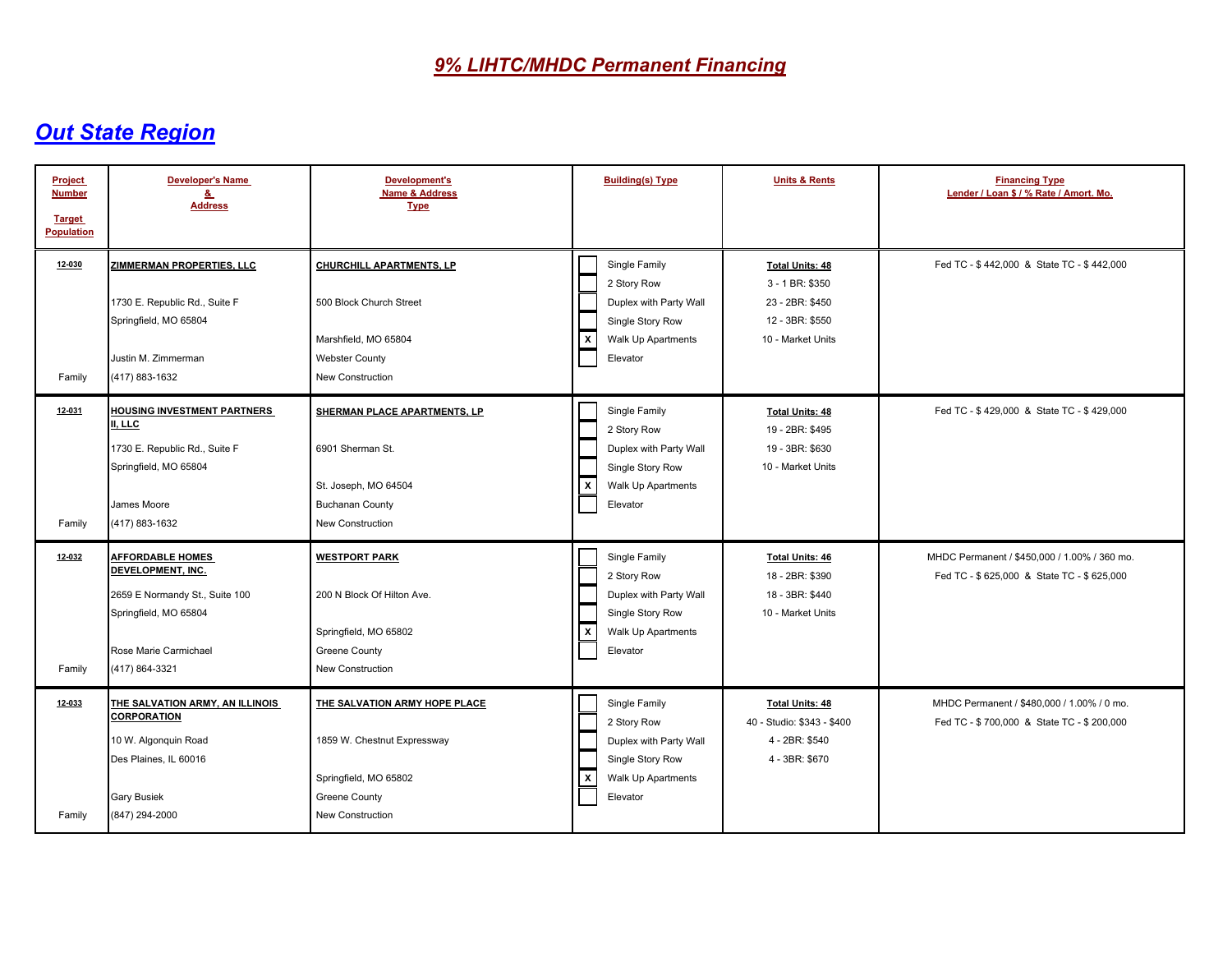| Project<br><b>Number</b><br><b>Target</b><br><b>Population</b> | <b>Developer's Name</b><br><u>&amp;</u><br><b>Address</b>                                                                                     | Development's<br><b>Name &amp; Address</b><br><b>Type</b>                                                                                   | <b>Building(s) Type</b>                                                                                                                 | <b>Units &amp; Rents</b>                               | <b>Financing Type</b><br>Lender / Loan \$ / % Rate / Amort. Mo.                           |
|----------------------------------------------------------------|-----------------------------------------------------------------------------------------------------------------------------------------------|---------------------------------------------------------------------------------------------------------------------------------------------|-----------------------------------------------------------------------------------------------------------------------------------------|--------------------------------------------------------|-------------------------------------------------------------------------------------------|
| 12-035<br>Family                                               | RCH DEVELOPMENT, INC.<br>2201 Walton Dr.<br>Jackson, MO 63755<br>Robert"Chad"Hartle<br>(573) 243-1463                                         | <b>BIRCH TREE APARTMENTS II</b><br>1 Townhouse Ln.<br>Farmington, MO 63640<br>St Francois County<br>Acquisition/Rehab                       | Single Family<br>$\sqrt{x}$<br>2 Story Row<br>Duplex with Party Wall<br>Single Story Row<br>Walk Up Apartments<br>Elevator              | <b>Total Units: 48</b><br>48 - 2BR: \$425              | Fed TC - \$695,000 & State TC - \$695,000                                                 |
| 12-041<br>Elderly                                              | JAMES M. BERGMAN, AS INDIVIDUAL<br>4511 Old Ivy Court<br>Bettendorf. IA 52722<br>James Bergman<br>(563) 355-1959                              | ST. ELIZABETH APARTMENTS<br>109 Virginia St.<br>Hannibal, MO 63401<br><b>Marion County</b><br>New Construction                              | Single Family<br>2 Story Row<br>Duplex with Party Wall<br>Single Story Row<br>Walk Up Apartments<br>$\overline{\mathbf{x}}$<br>Elevator | Total Units: 55<br>25 - 1 BR: \$400<br>30 - 2BR: \$480 | Fed TC - \$437,000 & State TC - \$437,000                                                 |
| $12 - 043$<br>Elderly                                          | <b>COUNTRY RIDGE DEVELOPMENT</b><br><b>COMPANY, LLC</b><br>153 S. Payne Stewart Drive<br>Branson, MO 65616<br>Matt Catanese<br>(417) 332-3400 | THE GREENS AT BRANSON HILLS II,<br><b>LLC</b><br>1401 Branson Hills Parkway<br>Branson, MO 65616<br><b>Taney County</b><br>New Construction | Single Family<br>2 Story Row<br>$\mathsf{x}$<br>Duplex with Party Wall<br>Single Story Row<br>Walk Up Apartments<br>Elevator            | <b>Total Units: 40</b><br>40 - 2BR: \$490              | MHDC Permanent / \$620,000 / 5.00% / 360 mo.<br>Fed TC - \$562,500 & State TC - \$562,500 |
| 12-046<br>Elderly                                              | <b>MADRONA TC DEVELOPER LLC</b><br>1201 Third Avenue, Suite 5400<br>Seattle, WA 98101<br><b>Bryon Gongaware</b><br>(206) 628-8010             | <b>JENNY LIND HALL</b><br>711 South Jeffers Ave.<br>Springfield, MO 65806<br>Greene County<br>Acquisition/Rehab                             | Single Family<br>2 Story Row<br>Duplex with Party Wall<br>Single Story Row<br>Walk Up Apartments<br>⊺x<br>Elevator                      | <b>Total Units: 78</b><br>78 - 1 BR: \$553 - \$567     | Fed TC - \$734,000 & State TC - \$0                                                       |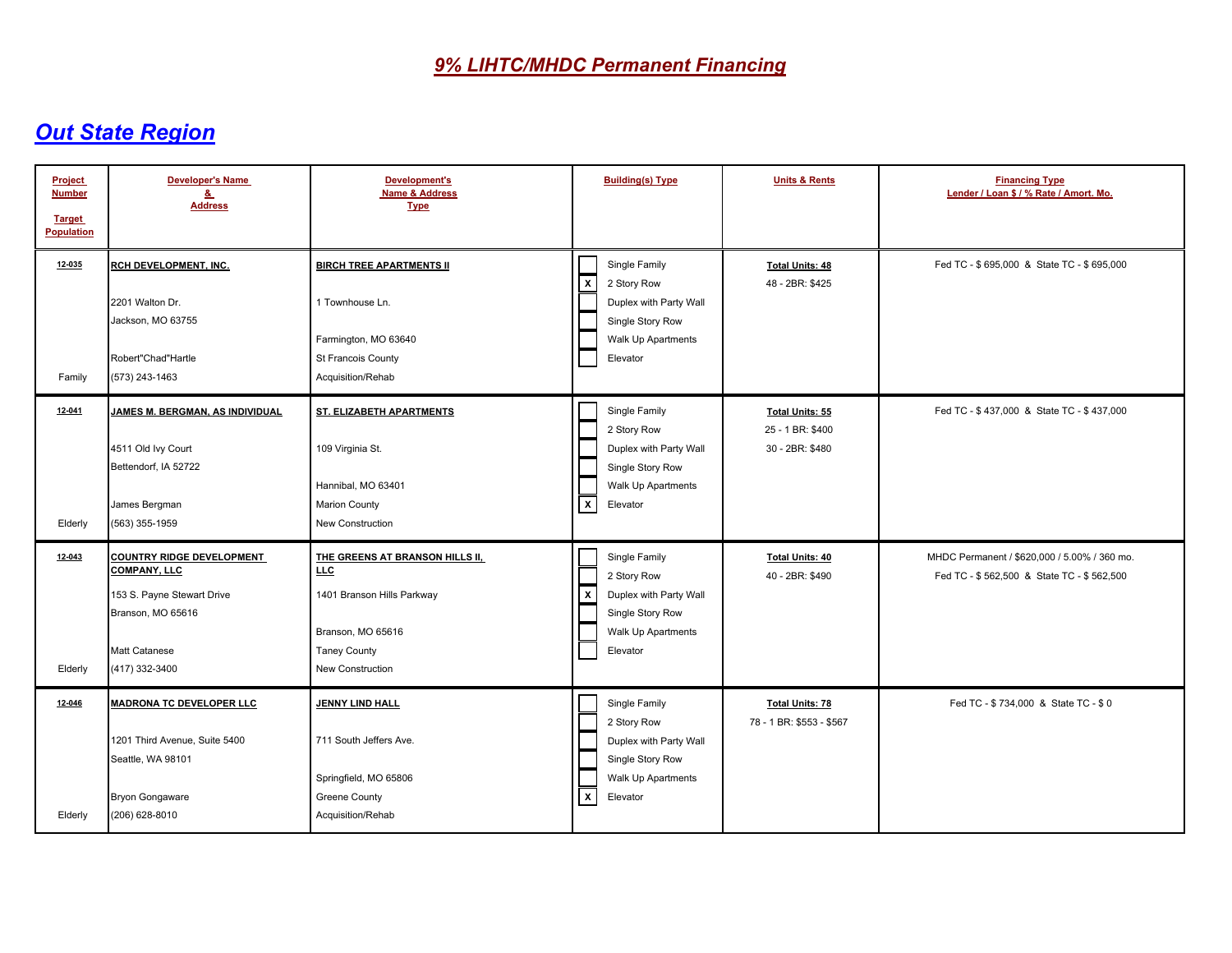| Project<br><b>Number</b><br><b>Target</b><br><b>Population</b> | <b>Developer's Name</b><br><u>&amp;</u><br><b>Address</b>                                                                                                   | Development's<br><b>Name &amp; Address</b><br><b>Type</b>                                                                                                   | <b>Building(s) Type</b>                                                                                                    | <b>Units &amp; Rents</b>                                                                  | <b>Financing Type</b><br>Lender / Loan \$ / % Rate / Amort. Mo.                           |
|----------------------------------------------------------------|-------------------------------------------------------------------------------------------------------------------------------------------------------------|-------------------------------------------------------------------------------------------------------------------------------------------------------------|----------------------------------------------------------------------------------------------------------------------------|-------------------------------------------------------------------------------------------|-------------------------------------------------------------------------------------------|
| 12-050<br>Family                                               | <b>MIDCONTINENT EQUITY HOLDINGS,</b><br>LLC<br>Po Box 248<br>Stockton, MO 65785<br>J. Bryan Jones<br>(417) 276-5404                                         | <b>SULLIVAN HEIGHTS APARTMENTS</b><br>Approx. 1000 Ft. Sw Of Franklin St. And Deer<br>Crossing<br>Sullivan, MO 63080<br>Crawford County<br>New Construction | Single Family<br>2 Story Row<br>Duplex with Party Wall<br>Single Story Row<br>l x<br>Walk Up Apartments<br>Elevator        | <b>Total Units: 32</b><br>20 - 2BR: \$385<br>12 - 3BR: \$425                              | MHDC Permanent / \$325,000 / 1.00% / 240 mo.<br>Fed TC - \$335,000 & State TC - \$335,000 |
| 12-051<br>Family                                               | <b>NORTH EAST COMMUNITY ACTION</b><br><b>CORPORATION</b><br>P.O. Box 470, 16 North Court<br>Bowling Green, MO 63334<br><b>Carla Potts</b><br>(573) 324-6622 | <b>BOWLING GREEN APARTMENTS, LP</b><br>16 North 16Th St.<br>Bowling Green, MO 6,33<br>Pike County<br>Acquisition/Rehab                                      | Single Family<br>2 Story Row<br>Duplex with Party Wall<br>Single Story Row<br>  x<br>Walk Up Apartments<br>Elevator        | <b>Total Units: 24</b><br>12 - 1 BR: \$380<br>12 - 2BR: \$460                             | Fed TC - \$ 154,714 & State TC - \$ 154,714                                               |
| $12 - 052$<br>Family                                           | <b>VOLUNTEER MANAGEMENT &amp;</b><br><b>DEVELOPMENT COMPANY</b><br>60 Miller Avenue<br>Jackson, TN 38305<br><b>Chris Tursky</b><br>(731) 554-2320           | <b>SOUTHVIEW APARTMENTS</b><br>1819 South Main St.<br>Maryville, MO 64468<br>Nodaway County<br><b>New Construction</b>                                      | Single Family<br>  X<br>2 Story Row<br>Duplex with Party Wall<br>Single Story Row<br>Walk Up Apartments<br>Elevator        | <b>Total Units: 48</b><br>12 - 2BR: \$455 - \$475<br>25 - 3BR: \$525<br>11 - Market Units | Fed TC - \$660,780 & State TC - \$660,500                                                 |
| $12 - 057$<br>Elderly                                          | JES DEV CO, INC.<br>206 Peach Way<br>Columbia, MO 65203<br>Robert A. Ring<br>(573) 443-2021                                                                 | <b>GENTRY ESTATES</b><br>Se Corner Of Bethel St. And Niforn Blvd.<br>Columbia, MO 65203<br><b>Boone County</b><br>New Construction                          | Single Family<br>2 Story Row<br>Duplex with Party Wall<br>Single Story Row<br>Walk Up Apartments<br>$\sqrt{x}$<br>Elevator | <b>Total Units: 42</b><br>12 - 1 BR: \$385 - \$520<br>30 - 2BR: \$475 - \$610             | Fed TC - \$662,414 & State TC - \$635,000                                                 |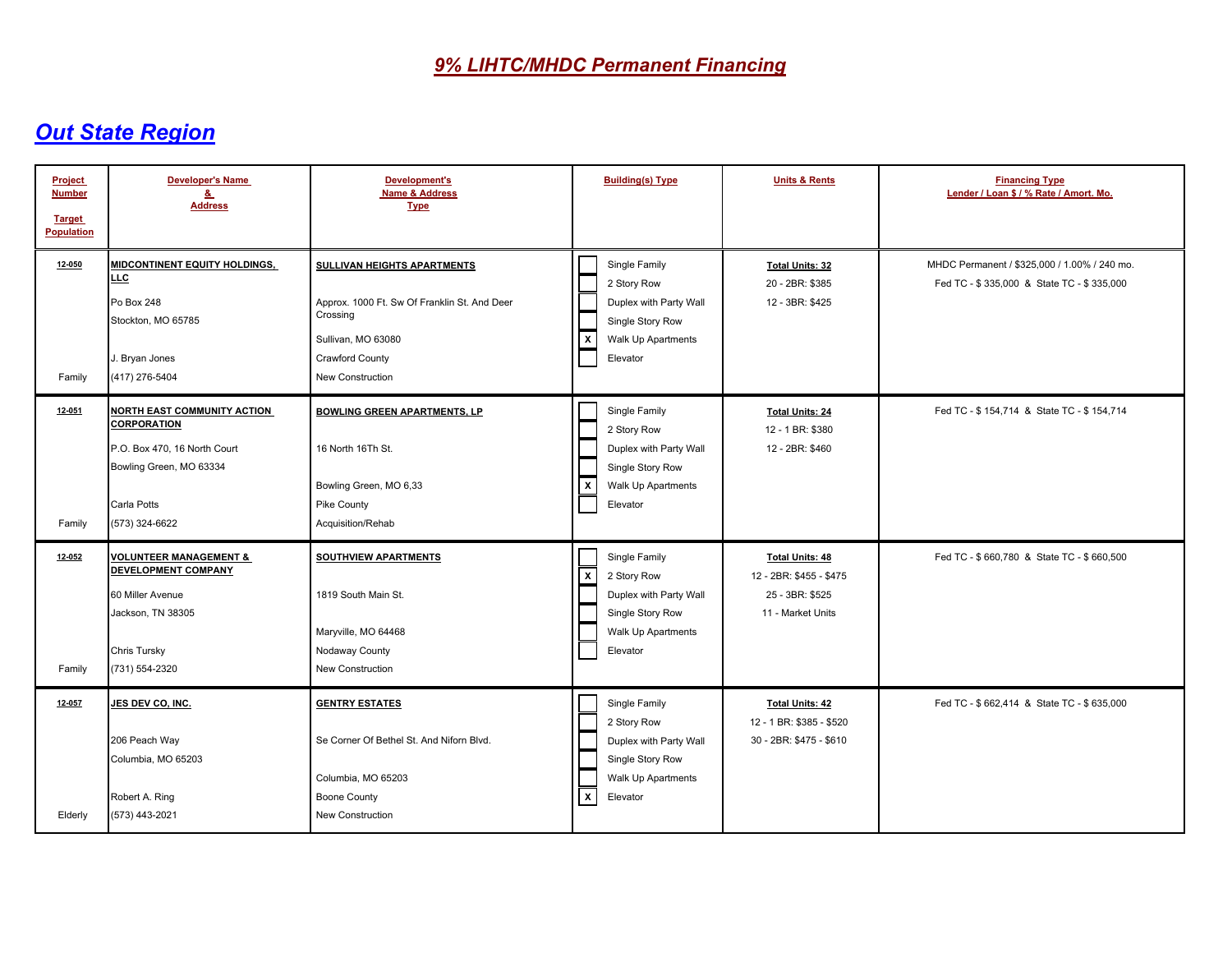| Project<br><b>Number</b><br><b>Target</b><br><b>Population</b> | <b>Developer's Name</b><br>&<br><b>Address</b>                                                                                                       | <b>Development's</b><br><b>Name &amp; Address</b><br><b>Type</b>                                                                     | <b>Building(s) Type</b>                                                                                                                 | <b>Units &amp; Rents</b>                                                                       | <b>Financing Type</b><br>Lender / Loan \$ / % Rate / Amort. Mo.                             |
|----------------------------------------------------------------|------------------------------------------------------------------------------------------------------------------------------------------------------|--------------------------------------------------------------------------------------------------------------------------------------|-----------------------------------------------------------------------------------------------------------------------------------------|------------------------------------------------------------------------------------------------|---------------------------------------------------------------------------------------------|
| 12-059<br>Family                                               | <b>CAPSTONE DEVELOPMENT GROUP.</b><br>LLC.<br>103 W. Lockwood, Suite 219<br>St. Louis, MO 63119<br>William Luchini<br>(314) 968-9092                 | <b>AUSTIN FARMS</b><br>Approx. 1500 Ft. West Of Hwy 63 On Holder Dr.<br>Houston, MO 65483<br><b>Texas County</b><br>New Construction | Single Family<br>2 Story Row<br>Duplex with Party Wall<br>Single Story Row<br>  x<br>Walk Up Apartments<br>Elevator                     | <b>Total Units: 32</b><br>20 - 2BR: \$400<br>12 - 3BR: \$495                                   | Fed TC - \$484,770 & State TC - \$484,770                                                   |
| 12-061<br>Family                                               | SCB/HDC, LLC<br>4001 Blue Parkway, Suite 102<br>Kansas City, MO 64130<br>William H. Jones<br>(816) 627-2140                                          | <b>BROOKDALE EAST APARTMENTS</b><br>3414 Messanie St.<br>St. Joseph, MO 64501<br><b>Buchanan County</b><br>Acquisition/Rehab         | Single Family<br>2 Story Row<br>Duplex with Party Wall<br>Single Story Row<br>  x<br>Walk Up Apartments<br>Elevator                     | Total Units: 102<br>9 - 1 BR: \$425<br>46 - 2BR: \$550<br>16 - 3BR: \$610<br>31 - Market Units | MHDC Permanent / \$2,050,000 / 4.50% / 360 mo.<br>Fed TC - \$588,558 & State TC - \$588,558 |
| 12-062<br>Family                                               | <b>NORTH EAST COMMUNITY ACTION</b><br><b>CORPORATION</b><br>P.O. Box 470, 16 North Court<br>Bowling Green, MO 63334<br>Carla Potts<br>(573) 324-6622 | <b>MONTGOMERY COUNTY</b><br>PROPERTIES LP<br>820 Pearl St.<br>Montgomery City, MO 63461<br>Montgomery County<br>Acquisition/Rehab    | Single Family<br>2 Story Row<br>Duplex with Party Wall<br>Single Story Row<br>$\overline{\mathbf{x}}$<br>Walk Up Apartments<br>Elevator | <b>Total Units: 32</b><br>12 - 1 BR: \$370<br>20 - 2BR: \$455                                  | Fed TC - \$188,390 & State TC - \$188,390                                                   |
| 12-064<br>Elderly                                              | <b>RED-WOOD DEVELOPMENT, INC</b><br>211 S Main Suite 200<br>Joplin, MO 64801<br>Ralph F Schroeder<br>(417) 624-4144                                  | ROSE PARK ESTATES, LP<br>403 E. Summit St<br>Bolivar, MO 64801<br>Polk County<br>Acquisition/Rehab                                   | Single Family<br>2 Story Row<br>l x<br>Duplex with Party Wall<br>Single Story Row<br>Walk Up Apartments<br>Elevator                     | <b>Total Units: 76</b><br>64 - 1 BR: \$356<br>12 - 2BR: \$395                                  | MHDC Permanent / \$290,000 / 1.00% / 360 mo.<br>Fed TC - \$900,000 & State TC - \$700,000   |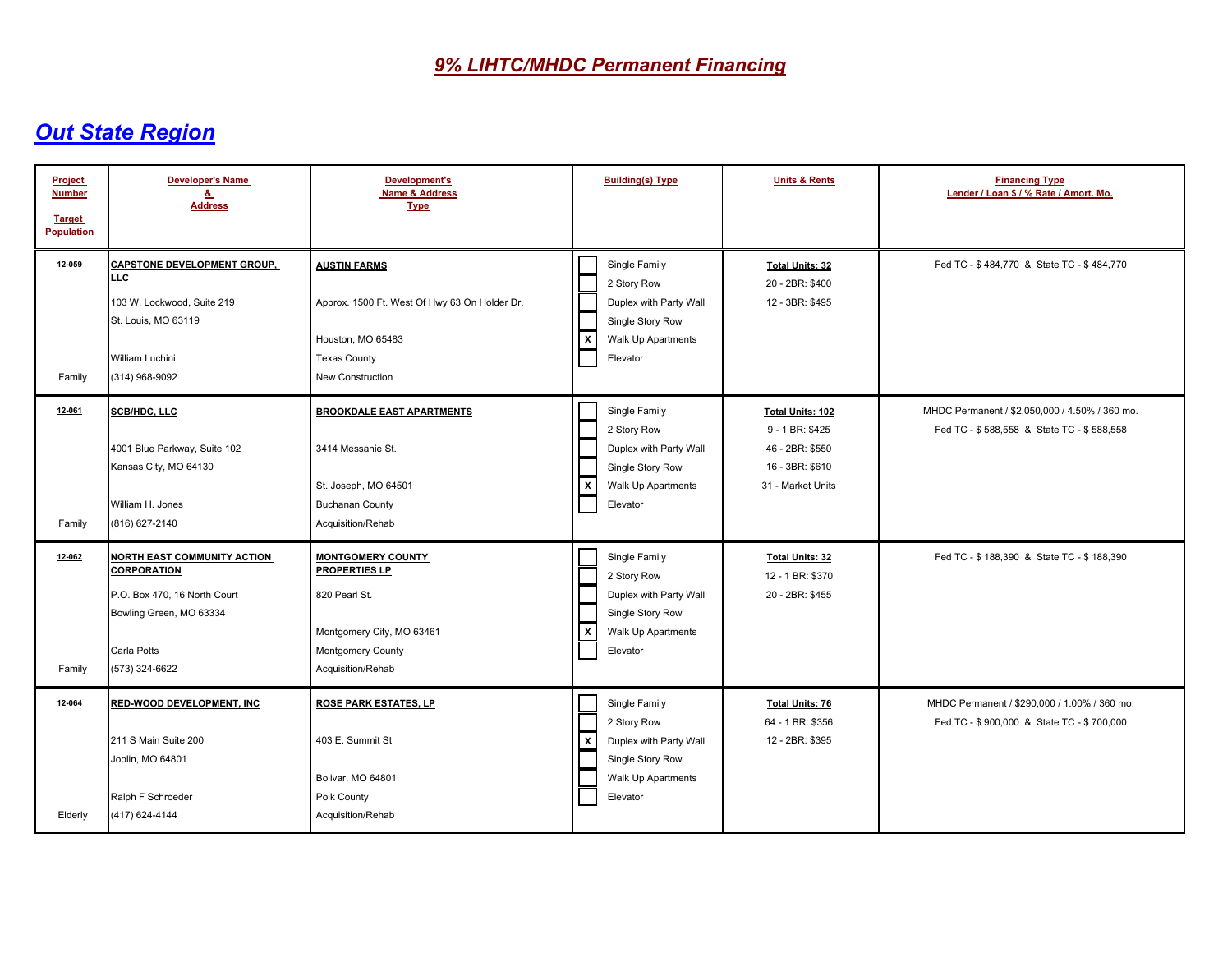| Project<br><b>Number</b><br><b>Target</b><br><b>Population</b> | <b>Developer's Name</b><br><u>&amp;</u><br><b>Address</b>                                                                                            | <b>Development's</b><br>Name & Address<br><b>Type</b>                                                                                                         | <b>Building(s) Type</b>                                                                                                                 | <b>Units &amp; Rents</b>                                                                        | <b>Financing Type</b><br>Lender / Loan \$ / % Rate / Amort. Mo.                           |
|----------------------------------------------------------------|------------------------------------------------------------------------------------------------------------------------------------------------------|---------------------------------------------------------------------------------------------------------------------------------------------------------------|-----------------------------------------------------------------------------------------------------------------------------------------|-------------------------------------------------------------------------------------------------|-------------------------------------------------------------------------------------------|
| 12-070<br>Family                                               | <b>MISSOURI HOUSING PARTNERS, LLC</b><br>250 Ne Mulberry, Suite 201<br>Lee'S Summit, MO 64086<br>Andrew Boling<br>(816) 246-9220                     | <b>THE MAPLES</b><br>401 S. Monroe, 700 Missouri Ave. And 300 S. Burke<br>St.<br>Versailles, MO 65084<br>Morgan County<br>Acquisition/Rehab                   | Single Family<br>2 Story Row<br>Duplex with Party Wall<br>Single Story Row<br>  x<br>Walk Up Apartments<br>Elevator                     | <b>Total Units: 56</b><br>36 - 1 BR: \$310 - \$385<br>12 - 2BR: \$375<br>8 - 3BR: \$420         | Fed TC - \$335,000 & State TC - \$335,000                                                 |
| 12-071<br>Family                                               | <b>MO VALLEY CAA &amp; LRG</b><br><b>CONSULTING AND DEVELOPMENT</b><br>1405 Nw Cedar Ct.<br>Grain Valley, MO 64029<br>Lela Gruebel<br>(816) 847-0988 | <b>MAGDALENA GARDEN</b><br><b>APARTMENTS</b><br>202 Sw 9Th St., 305 Sw 9Th St., 905 Magdalena<br>Concordia, MO 64020<br>Lafayette County<br>Acquisition/Rehab | Single Family<br> x<br>2 Story Row<br>Duplex with Party Wall<br>Single Story Row<br>  x<br>Walk Up Apartments<br>Elevator               | <b>Total Units: 50</b><br>16 - 1 BR: \$350<br>28 - 2BR: \$425<br>6 - 3BR: \$525                 | Fed TC - \$405,000 & State TC - \$405,000                                                 |
| 12-074<br>Elderly                                              | <b>BELMONT DEVELOPMENT</b><br>COMPANY, L.L.C<br>13700 58Th Street North, Suite 201<br>Clearwater, FL 33760<br>Shawn Smith<br>(727) 526-7400          | <b>SAVANNAHPARK OF KIRKSVILLE</b><br>316 Pfeiffer Ave.<br>Kirksville, MO 63501<br><b>Adair County</b><br>Acquisition/Rehab                                    | Single Family<br>2 Story Row<br>Duplex with Party Wall<br>Single Story Row<br>$\overline{\mathsf{x}}$<br>Walk Up Apartments<br>Elevator | <b>Total Units: 24</b><br>24 - 1 BR: \$400                                                      | Fed TC - \$259,491 & State TC - \$165,000                                                 |
| 12-075<br>Family                                               | ROCK RIDGE DEVELOPER I, LLC<br>8901 State Line Road, Suite 250<br>Kansas City, MO 64114<br>Jacob Mooney<br>(913) 638-2500                            | ROCK RIDGE VILLAS - PHASE II<br>215 Schaefer Dr.<br>Branson, MO 65616<br><b>Taney County</b><br>New Construction                                              | $\overline{\mathsf{x}}$<br>Single Family<br>2 Story Row<br>Duplex with Party Wall<br>Single Story Row<br>Walk Up Apartments<br>Elevator | <b>Total Units: 30</b><br>4 - 2BR: \$425 - \$525<br>17 - 3BR: \$450 - \$610<br>9 - Market Units | MHDC Permanent / \$850,000 / 6.00% / 360 mo.<br>Fed TC - \$520,000 & State TC - \$520,000 |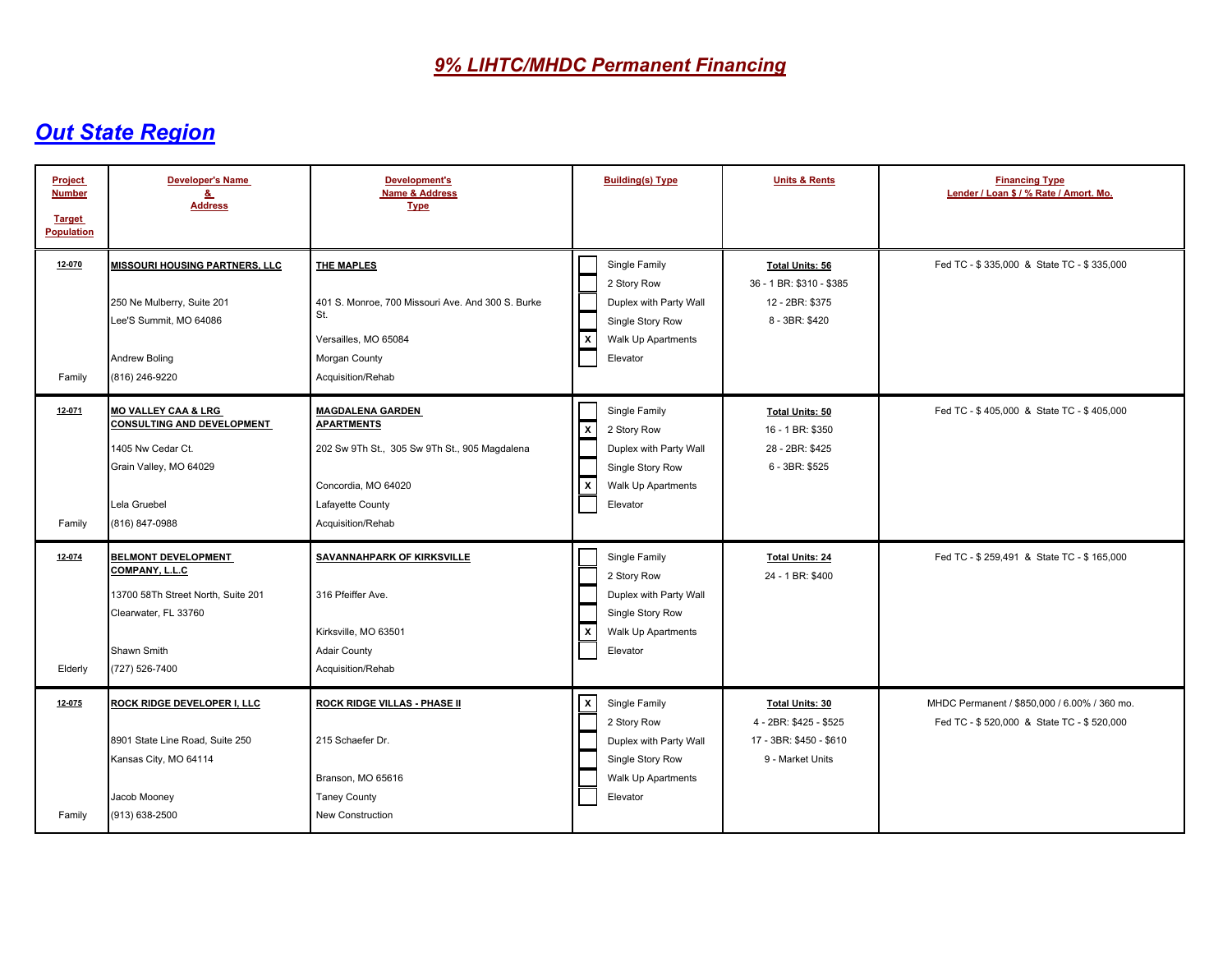| Project<br><b>Number</b><br><b>Target</b><br><b>Population</b> | <b>Developer's Name</b><br>&<br><b>Address</b>                                                                                                   | Development's<br>Name & Address<br><b>Type</b>                                                                                                  | <b>Building(s) Type</b>                                                                                                                        | <b>Units &amp; Rents</b>                                                                             | <b>Financing Type</b><br>Lender / Loan \$ / % Rate / Amort. Mo. |
|----------------------------------------------------------------|--------------------------------------------------------------------------------------------------------------------------------------------------|-------------------------------------------------------------------------------------------------------------------------------------------------|------------------------------------------------------------------------------------------------------------------------------------------------|------------------------------------------------------------------------------------------------------|-----------------------------------------------------------------|
| 12-077<br>Family                                               | <b>MISSOURI HOUSING PARTNERS, LLC</b><br>250 Ne Mulberry, Suite 201<br>Lee'S Summit, MO 64086<br>Andrew Boling<br>(816) 246-9220                 | <b>ASHLAND GARDENS</b><br>200 Church St.<br>Ashland, MO 65010<br><b>Boone County</b><br>Acquisition/Rehab                                       | Single Family<br>2 Story Row<br>Duplex with Party Wall<br>  x<br>Single Story Row<br>$\boxed{\mathbf{x}}$<br>Walk Up Apartments<br>Elevator    | <b>Total Units: 40</b><br>28 - 1 BR: \$335 - \$365<br>12 - 2BR: \$400 - \$440                        | Fed TC - \$278,000 & State TC - \$278,000                       |
| 12-078<br>Elderly                                              | <b>INTERFAITH COMMUNITY SERVICES</b><br><b>DBA INTERSERV</b><br>200 Cheerokee Street<br>St. Joseph, MO 64504<br>Dave G. Howery<br>(816) 238-4511 | ST. FRANCIS AND KING HILL<br>1601 S. 38Th St. And 6010 King Hill Ave.<br>St. Joseph, MO 64507<br><b>Buchanan County</b><br>Acquisition/Rehab    | Single Family<br>2 Story Row<br>Duplex with Party Wall<br>Single Story Row<br>  x<br>Walk Up Apartments<br>$\overline{\mathbf{x}}$<br>Elevator | <b>Total Units: 158</b><br>12 - Studio: \$393<br>140 - 1 BR: \$441 - \$479<br>6 - 2BR: \$480 - \$528 | Fed TC - \$690,000 & State TC - \$690,000                       |
| 12-084<br>Family                                               | PATHWAYS COMMUNITY<br>BEHAVIORAL HEALTHCARE, INC.<br>1800 Community Drive<br>Clinton, MO 64735<br><b>Brian Martin</b><br>(660) 885-8131          | PATHWAYS APARTMENTS<br>3415 N. Ten Mile Dr.<br>Jefferson City, MO 65109<br>Cole County<br>New Construction                                      | Single Family<br>2 Story Row<br>Duplex with Party Wall<br>$\mathsf{x}$<br>Single Story Row<br>Walk Up Apartments<br>Elevator                   | <b>Total Units: 8</b><br>8 - 1 BR: \$545                                                             | MHDC Permanent / \$650,000 / 0.0% / 0 mo.                       |
| 12-087<br>Family                                               | <b>GARRISON COMMUNITY</b><br>DEVELOPMENT, LLC<br>416 E 3Rd Street<br>Kansas City, MO 64106<br>Garrison Hassenflu<br>(816) 474-4857               | <b>MEADOW SOUTH APARTMENTS</b><br>On The Sw Corner Of Carefree PI. And S. Main St.<br>Maryville, MO 64468<br>Nodaway County<br>New Construction | Single Family<br>2 Story Row<br>Duplex with Party Wall<br>Single Story Row<br>  x<br>Walk Up Apartments<br>Elevator                            | <b>Total Units: 40</b><br>8 - 1 BR: \$335<br>16 - 2BR: \$395<br>16 - 3BR: \$460                      | Fed TC - \$550,413 & State TC - \$400,000                       |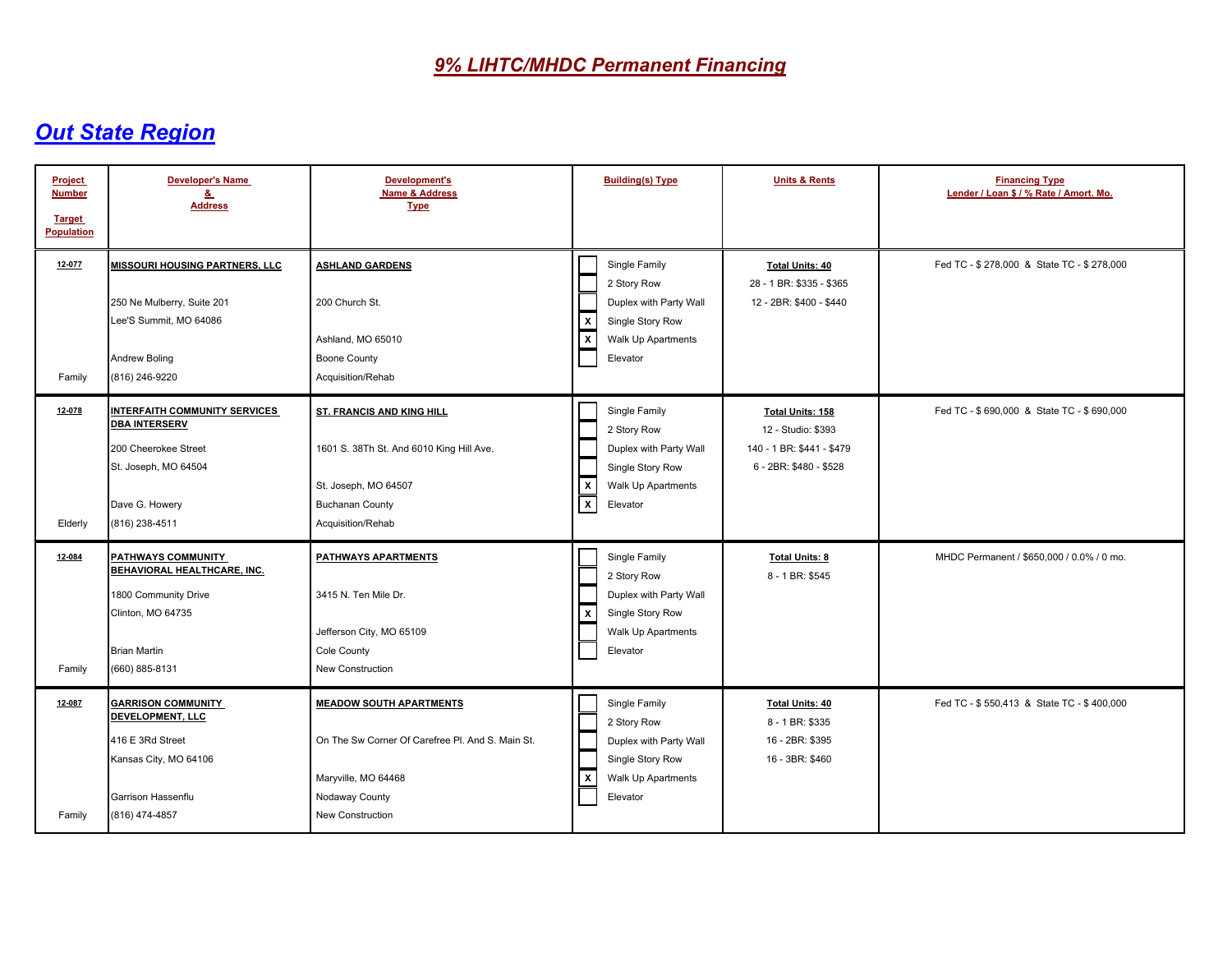| Project<br><b>Number</b><br><b>Target</b><br>Population | <b>Developer's Name</b><br><u>&amp;</u><br><b>Address</b>                                                                       | <b>Development's</b><br><b>Name &amp; Address</b><br><b>Type</b>                                                                                                       | <b>Building(s) Type</b>                                                                                             | <b>Units &amp; Rents</b>                                                       | <b>Financing Type</b><br>Lender / Loan \$ / % Rate / Amort. Mo. |
|---------------------------------------------------------|---------------------------------------------------------------------------------------------------------------------------------|------------------------------------------------------------------------------------------------------------------------------------------------------------------------|---------------------------------------------------------------------------------------------------------------------|--------------------------------------------------------------------------------|-----------------------------------------------------------------|
| 12-088<br>Family                                        | <b>RURAL HOUSING DEVELOPERS, LLC</b><br>3556 S Culpepper Cir, Ste 7<br>Springfield, MO 65804<br>Ryan Hamilton<br>(417) 883-7887 | <b>STONE MEADOW ESTATES</b><br>406-408 S Fairway Ave. 404, 410, 412 S. Fairway<br>Ave. And 101 Rice St.<br>Nixa, MO 65714<br><b>Christian County</b><br>Rehabilitation | Single Family<br>  x<br>2 Story Row<br>Duplex with Party Wall<br>Single Story Row<br>Walk Up Apartments<br>Elevator | <b>Total Units: 80</b><br>24 - 1 BR: \$375<br>56 - 2BR: \$450                  | Fed TC - \$491,000 & State TC - \$265,000                       |
| 12-090<br>Family                                        | BURRELL, INC.<br>1300 Bradford Parkway<br>Springfield, MO 65804<br>Annie Juve<br>(417) 761-5000                                 | <b>EDENTON RIDGE APARTMENTS</b><br>On The Se Corner Of Bodie Dr. And Edenton Dr.<br>Columbia, MO 65202<br><b>Boone County</b><br>New Construction                      | Single Family<br>2 Story Row<br>Duplex with Party Wall<br>Single Story Row<br>  x<br>Walk Up Apartments<br>Elevator | <b>Total Units: 24</b><br>22 - 1 BR: \$450<br>2 - 2BR: \$550                   | Fed TC - \$349,446 & State TC - \$349,446                       |
| 12-091<br>Family                                        | PREFERRED FAMILY HEALTHCARE,<br>INC.<br>900 East Laharpe<br>Kirksville, MO 63501<br>Pam Leyhe<br>(660) 665-1962                 | <b>CALLYN HEIGHTS</b><br>1700 N. Osteopathy<br>Kirksville, MO 63501<br><b>Adair County</b><br>New Construction                                                         | Single Family<br>2 Story Row<br>Duplex with Party Wall<br>  x<br>Single Story Row<br>Walk Up Apartments<br>Elevator | <b>Total Units: 25</b><br>19 - 1 BR: \$450<br>4 - 2BR: \$550<br>2 - 3BR: \$700 | Fed TC - \$345,500 & State TC - \$345,500                       |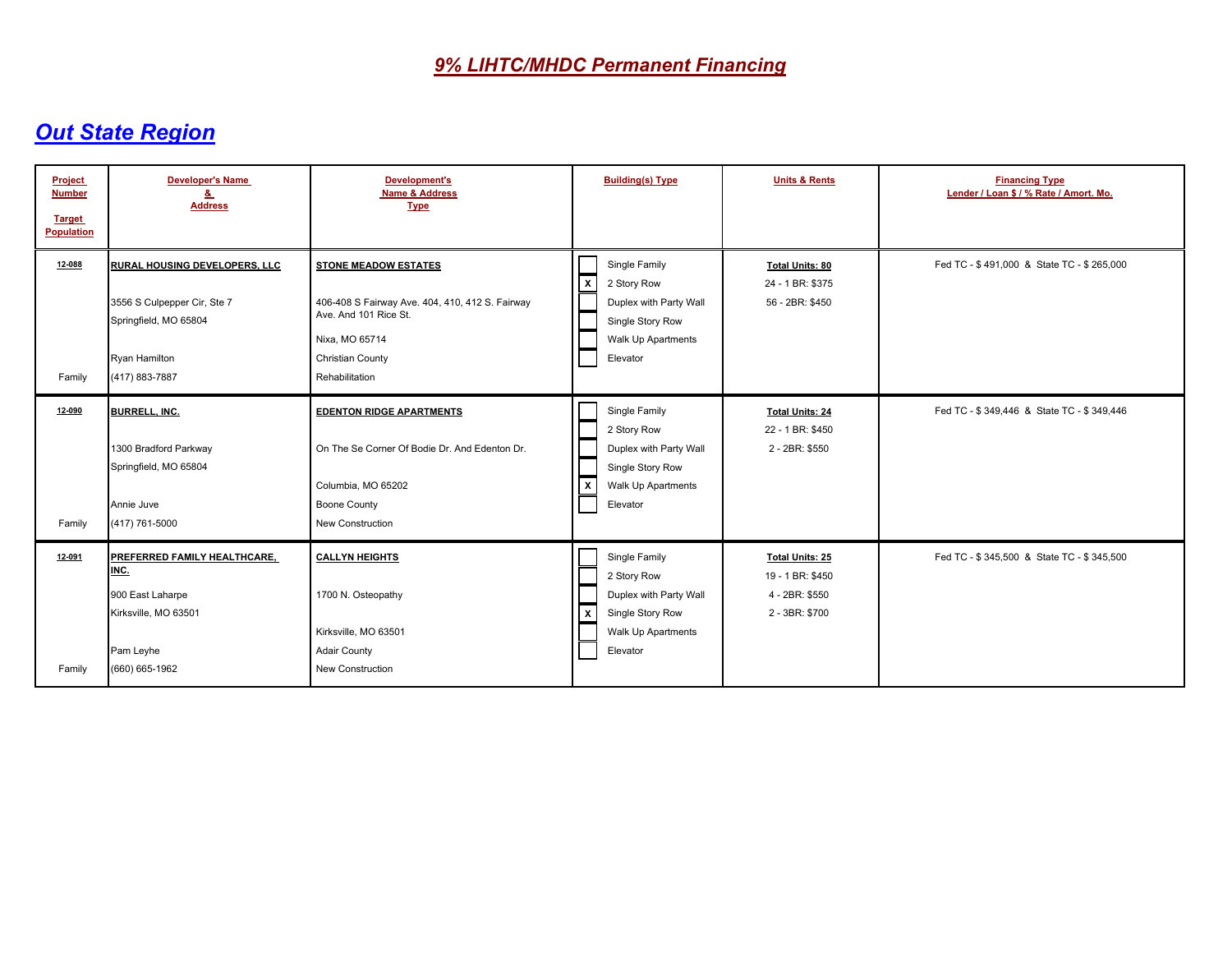| <b>Project</b><br><b>Number</b><br><b>Target</b><br><b>Population</b> | <b>Developer's Name</b><br><u>o.</u><br><b>Address</b> | Development's<br><b>Name &amp; Address</b><br><b>Type</b> | <b>Building(s) Type</b>                    | <b>Units &amp; Rents</b>                     | <b>Financing Type</b><br>Lender / Loan \$ / % Rate / Amort. Mo. |
|-----------------------------------------------------------------------|--------------------------------------------------------|-----------------------------------------------------------|--------------------------------------------|----------------------------------------------|-----------------------------------------------------------------|
| 12-401-TE                                                             | THE VECINO GROUP, LLC                                  | <b>FRISCO ART HOUSE</b>                                   | Single Family<br>2 Story Row               | <b>Total Units: 63</b><br>16 - Studio: \$405 | Fed TC - \$297,129 & State TC - \$297,129                       |
|                                                                       | P.O. Box 9803<br>Springfield, MO 65801                 | 309 N. Jefferson Ave.                                     | Duplex with Party Wall<br>Single Story Row | 23 - 1 BR: \$478<br>24 - 2BR: \$611          |                                                                 |
|                                                                       |                                                        | Springfield, MO 65806                                     | Walk Up Apartments                         |                                              |                                                                 |
|                                                                       | Kim Buche                                              | Greene County                                             | $\sqrt{x}$<br>Elevator                     |                                              |                                                                 |
| Family                                                                | (417) 459-9355                                         | Rehabilitation                                            |                                            |                                              |                                                                 |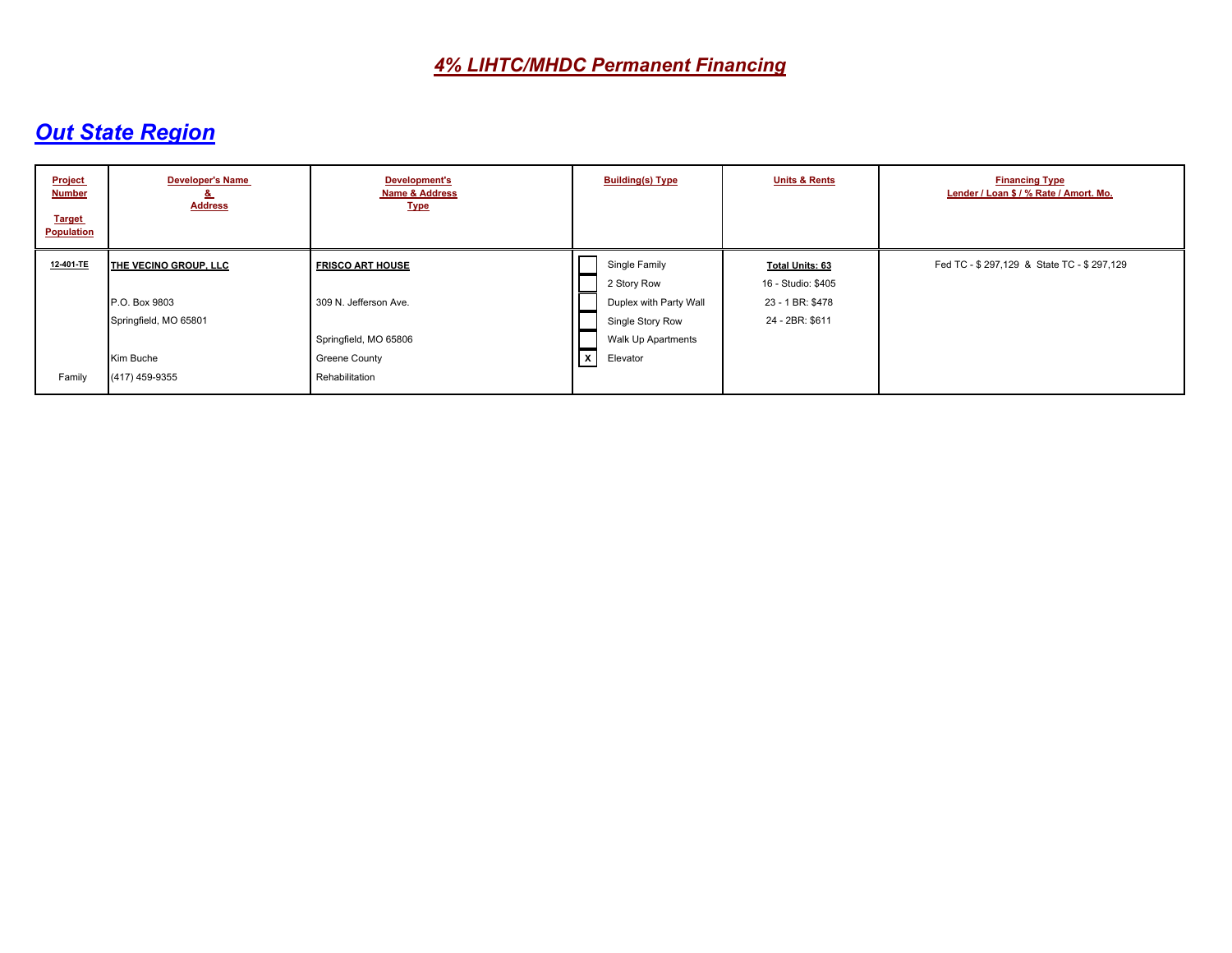| Project<br><b>Number</b><br><b>Target</b><br><b>Population</b> | <b>Developer's Name</b><br><u>&amp;</u><br><b>Address</b>                                                                                             | <b>Development's</b><br><b>Name &amp; Address</b><br><b>Type</b>                                                                              | <b>Building(s) Type</b>                                                                                                    | <b>Units &amp; Rents</b>                                                                         | <b>Financing Type</b><br>Lender / Loan \$ / % Rate / Amort. Mo.                           |
|----------------------------------------------------------------|-------------------------------------------------------------------------------------------------------------------------------------------------------|-----------------------------------------------------------------------------------------------------------------------------------------------|----------------------------------------------------------------------------------------------------------------------------|--------------------------------------------------------------------------------------------------|-------------------------------------------------------------------------------------------|
| 12-011<br>Elderly                                              | PATRICK W. WERNER / ARAPAHO<br><b>DEVELOPMENT LLC</b><br>1000 A Truman Box 198<br>Crystal City, MO 63028<br><b>Patrick W Werner</b><br>(636) 931-4244 | <b>BLUFF VIEW APARTMENTS</b><br>E 600 Ft. Of S. Scenic Dr. On Brandon Wallace Dr.<br>Festus, MO 63028<br>Jefferson County<br>New Construction | Single Family<br>2 Story Row<br>Duplex with Party Wall<br>Single Story Row<br>Walk Up Apartments<br>$\sqrt{x}$<br>Elevator | <b>Total Units: 40</b><br>40 - 2BR: \$410                                                        | MHDC Permanent / \$250,000 / 1.00% / 360 mo.<br>Fed TC - \$698,000 & State TC - \$385,000 |
| 12-016<br>Family                                               | <b>MILLENNIA HOUSING</b><br>DEVELOPMENT, LTD.<br>8111 Rockside Road, Suite 200<br>Cleveland, OH 44125<br><b>Christine Robertson</b><br>(216) 520-1250 | <b>CEDAR VALLEY APARTMENTS</b><br>1111 Cedar Valley Ct.<br>Desoto, MO 63020<br>Jefferson County<br>Acquisition/Rehab                          | Single Family<br>2 Story Row<br>Duplex with Party Wall<br>  x<br>Single Story Row<br>⊺⊼<br>Walk Up Apartments<br>Elevator  | <b>Total Units: 88</b><br>58 - 1 BR: \$580 - \$599<br>22 - 2BR: \$669<br>8 - 3BR: \$734          | Fed TC - \$655,000 & State TC - \$640,000                                                 |
| 12-024<br>Family                                               | <b>MILLER O'REILLY COMPANY, INC.</b><br>431 S. Jefferson, Suite 120<br>Springfield, MO 65806<br>Denise Mathisen<br>(417) 865-6788                     | <b>STONEHURST APARTMENTS</b><br>300-308 Hancock Dr.<br>New Haven, MO 63068<br>Franklin County<br>New Construction                             | Single Family<br>2 Story Row<br>Duplex with Party Wall<br>Single Story Row<br>⊻<br>Walk Up Apartments<br>Elevator          | <b>Total Units: 40</b><br>4 - 1 BR: \$395<br>32 - 2BR: \$450<br>4 - 3BR: \$495                   | Fed TC - \$468,826 & State TC - \$410,000                                                 |
| 12-026<br>Family                                               | LDG MULTIFAMILY, LLC (LDG)<br>1469 South 4Th Street<br>Louisville, KY 40208<br>Justin Hartz<br>(502) 638-0534                                         | <b>TESSON GARDENS APARTMENTS</b><br>5419 Brittinger Rd.<br>St. Louis, MO 63128<br>St Louis City<br>New Construction                           | Single Family<br>2 Story Row<br>Duplex with Party Wall<br>Single Story Row<br>∣x<br>Walk Up Apartments<br>Elevator         | <b>Total Units: 68</b><br>12 - 1 BR: \$279 - \$513<br>32 - 2BR: \$618 - \$760<br>24 - 3BR: \$712 | Fed TC - \$700,000 & State TC - \$525,000                                                 |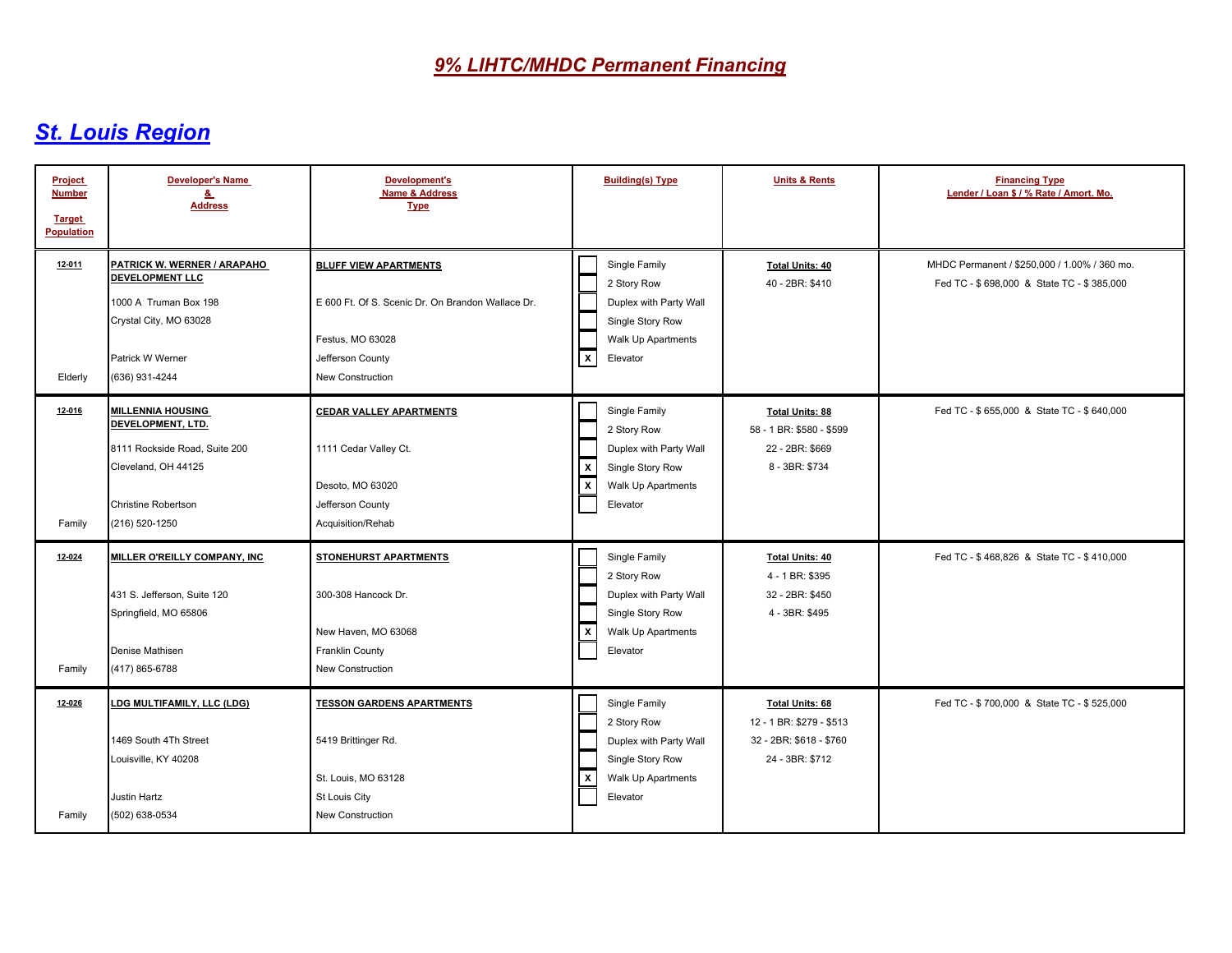| Project<br><b>Number</b><br><b>Target</b><br><b>Population</b> | <b>Developer's Name</b><br>&<br><b>Address</b>                                                                            | <b>Development's</b><br><b>Name &amp; Address</b><br><b>Type</b>                                                                                                                | <b>Building(s) Type</b>                                                                                                             | <b>Units &amp; Rents</b>                                                      | <b>Financing Type</b><br>Lender / Loan \$ / % Rate / Amort. Mo.                             |
|----------------------------------------------------------------|---------------------------------------------------------------------------------------------------------------------------|---------------------------------------------------------------------------------------------------------------------------------------------------------------------------------|-------------------------------------------------------------------------------------------------------------------------------------|-------------------------------------------------------------------------------|---------------------------------------------------------------------------------------------|
| 12-027<br>Family                                               | <b>GARDNER DEVELOPMENT, LLC</b><br>1414 E Primrose, Suite 100<br>Springfield, MO 65804<br>Tammi Creason<br>(417) 447-1800 | <b>ASPEN TRAILS</b><br>Near Salt Lick Rd. And Boschert Landing Blvd.<br>St. Peters, MO 63376<br>St Charles County<br>New Construction                                           | Single Family<br>2 Story Row<br>Duplex with Party Wall<br>  x<br>Single Story Row<br>X<br>Walk Up Apartments<br>Elevator            | <b>Total Units: 48</b><br>40 - 2BR: \$475<br>8 - 3BR: \$550                   | MHDC Permanent / \$900,000 / 3.00% / 360 mo.<br>Fed TC - \$700,000 & State TC - \$665,000   |
| 12-028<br>Elderly                                              | <b>RENAISSANCE PROPERTY GROUP</b><br>LLC.<br>7808 Pearl Street<br>New Orleans, LA 70118<br>David Miller<br>(504) 862-6238 | HILLSBORO ELDERLY<br><b>APARTMENTS AND HOUSE SPRINGS</b><br>25 Brady Lane And 6830 Spring Creek Dr.<br>Hillsboro/Byrnes Mill, MO 63050<br>Jefferson County<br>Acquisition/Rehab | Single Family<br>2 Story Row<br>Duplex with Party Wall<br>  x<br>Single Story Row<br>⊺⊼<br>Walk Up Apartments<br>Elevator           | <b>Total Units: 72</b><br>72 - 1 BR: \$550 - \$679                            | MHDC Permanent / \$2,000,000 / 4.50% / 360 mo.<br>Fed TC - \$376,400 & State TC - \$376,400 |
| 12-034<br>Elderly                                              | 3 DIAMOND DEVELOPMENT, LLC<br>7444 N Long Ave<br>Skokie, IL 60077<br><b>Ben Porush</b><br>(847) 677-7206                  | DIAMOND SENIOR APARTMENTS OF<br><b>FESTUS</b><br>Approx. 1300 Ft. East Of Gamel Cemetary Rd.<br>Festus, MO 63028<br>Jefferson County<br>New Construction                        | Single Family<br>2 Story Row<br>Duplex with Party Wall<br>Single Story Row<br><b>Walk Up Apartments</b><br>$\mathbf{x}$<br>Elevator | <b>Total Units: 46</b><br>30 - 1 BR: \$310 - \$385<br>16 - 2BR: \$380 - \$420 | Fed TC - \$700,000 & State TC - \$700,000                                                   |
| 12-036<br>Elderly                                              | STONE RIDGE TRINITY, LLC<br>228 Savannah Terrace<br>Wentzville, MO 63385<br>Kathy Blattel<br>(636) 542-5400               | TWIN OAKS AT STONE RIDGE<br>Near Santa Elena Dr. And Wentzville Parkway<br>Wentzville, MO 63385<br>St Charles County<br>New Construction                                        | Single Family<br>2 Story Row<br>Duplex with Party Wall<br>Single Story Row<br>Walk Up Apartments<br>$\mathbf{x}$<br>Elevator        | <b>Total Units: 48</b><br>16 - 1 BR: \$499<br>32 - 2BR: \$550                 | Fed TC - \$780,000 & State TC - \$700,000                                                   |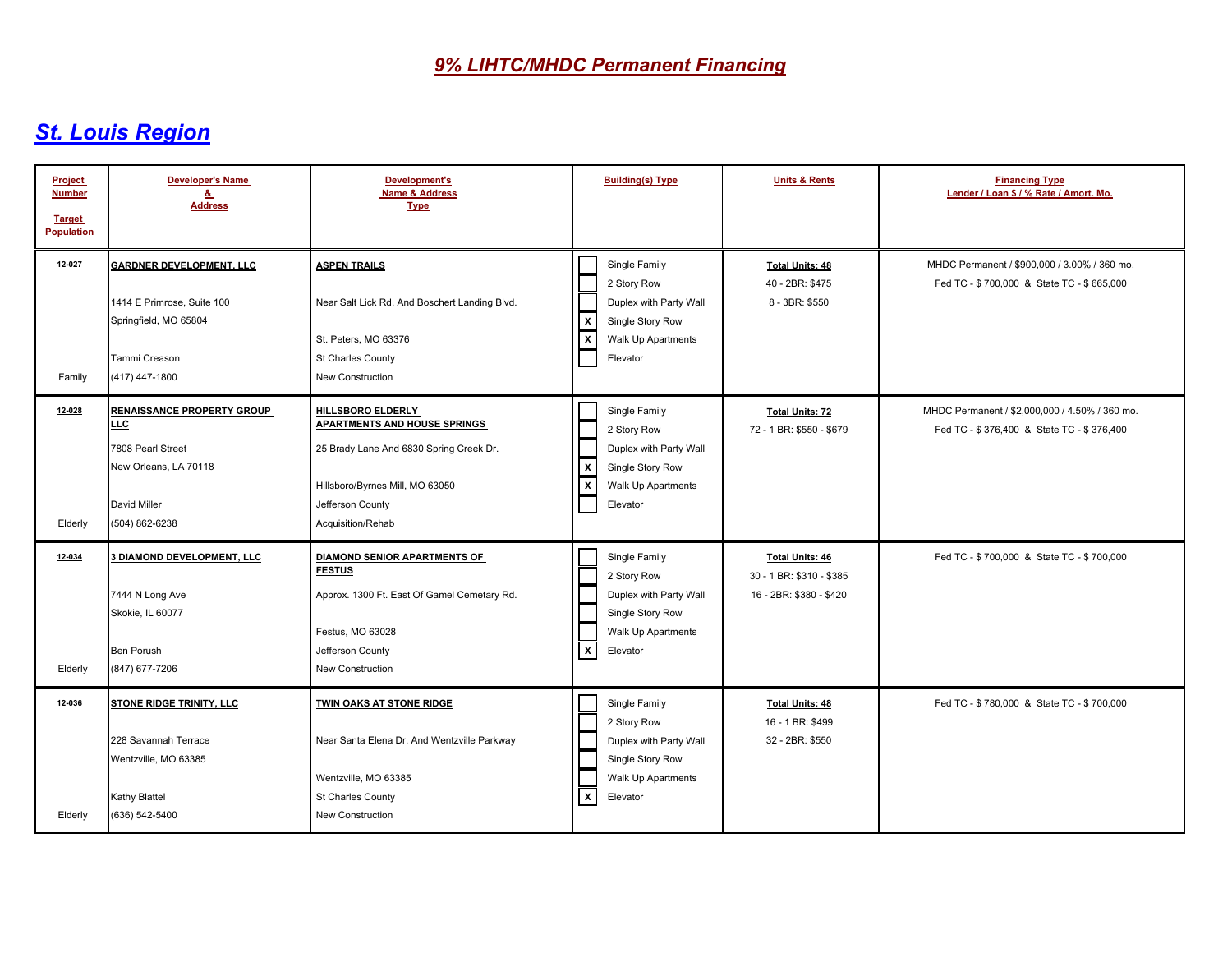| Project<br><b>Number</b><br><b>Target</b><br><b>Population</b> | <b>Developer's Name</b><br>&<br><b>Address</b>                                                                                   | <b>Development's</b><br><b>Name &amp; Address</b><br><b>Type</b>                                                                                  | <b>Building(s) Type</b>                                                                                                      | <b>Units &amp; Rents</b>                                         | <b>Financing Type</b><br>Lender / Loan \$ / % Rate / Amort. Mo.                             |
|----------------------------------------------------------------|----------------------------------------------------------------------------------------------------------------------------------|---------------------------------------------------------------------------------------------------------------------------------------------------|------------------------------------------------------------------------------------------------------------------------------|------------------------------------------------------------------|---------------------------------------------------------------------------------------------|
| 12-037<br>Elderly                                              | <b>NATIONAL CHURCH RESIDENCES</b><br>2335 North Bank Drive<br>Columbus, OH 43220<br><b>Eric Walker</b><br>(614) 273-3539         | <b>GRACE GARDENS</b><br>116 West Pitman St.<br>O'Fallon, MO 63366<br>St Charles County<br>Acquisition/Rehab                                       | Single Family<br>2 Story Row<br>Duplex with Party Wall<br>Single Story Row<br>Walk Up Apartments<br>⊺x<br>Elevator           | <b>Total Units: 49</b><br>12 - Studio: \$610<br>37 - 1 BR: \$740 | Fed TC - \$501,099 & State TC - \$0                                                         |
| 12-038<br>Elderly                                              | DORSETT DEVELOPMENT LLC<br>1000 Executive Parkway, Suite 106<br>St. Louis, MO 63141<br><b>William Levinson</b><br>(314) 336-5555 | <b>BARATHAVEN</b><br>Near Technology Dr. And Barathaven Blvd.<br>Dardenne Prairie, MO 63368<br>St Charles County<br><b>New Construction</b>       | Single Family<br>2 Story Row<br>Duplex with Party Wall<br>Single Story Row<br>Walk Up Apartments<br>$\mathsf{X}$<br>Elevator | <b>Total Units: 48</b><br>12 - 1 BR: \$625<br>36 - 2BR: \$650    | MHDC Permanent / \$1,300,000 / 5.10% / 300 mo.<br>Fed TC - \$660,000 & State TC - \$610,000 |
| 12-039<br>Family                                               | DORSETT DEVELOPMENT LLC<br>1000 Executive Parkway, Suite 106<br>St. Louis, MO 63141<br><b>William Levinson</b><br>(314) 336-5555 | <b>SPRINGWELL VILLAGE</b><br>Near Spring Ave. And Wellspring Dr.<br>St. Charles, MO 63303<br>St Charles County<br>New Construction                | $\mathsf{X}$<br>Single Family<br>2 Story Row<br>Duplex with Party Wall<br>Single Story Row<br>Walk Up Apartments<br>Elevator | Total Units: 35<br>35 - 3BR: \$625                               | MHDC Permanent / \$920,000 / 5.10% / 300 mo.<br>Fed TC - \$490,000 & State TC - \$490,000   |
| 12-040<br>Family                                               | <b>BEYOND HOUSING INC</b><br>4156 Manchester Road<br>St. Louis, MO 63110<br>Deb Dombar<br>(314) 533-0600                         | PINE LAWN HOMES<br>Scattered Sites Along Dowler, Beachwood,<br>Oakwood And Pasadena<br>Pine Lawn, MO 63121<br>St Louis County<br>New Construction | <u> x</u><br>Single Family<br>2 Story Row<br>Duplex with Party Wall<br>Single Story Row<br>Walk Up Apartments<br>Elevator    | <b>Total Units: 31</b><br>31 - 3BR: \$625                        | MHDC Permanent / \$625,000 / 5.10% / 300 mo.<br>Fed TC - \$535,000 & State TC - \$515,000   |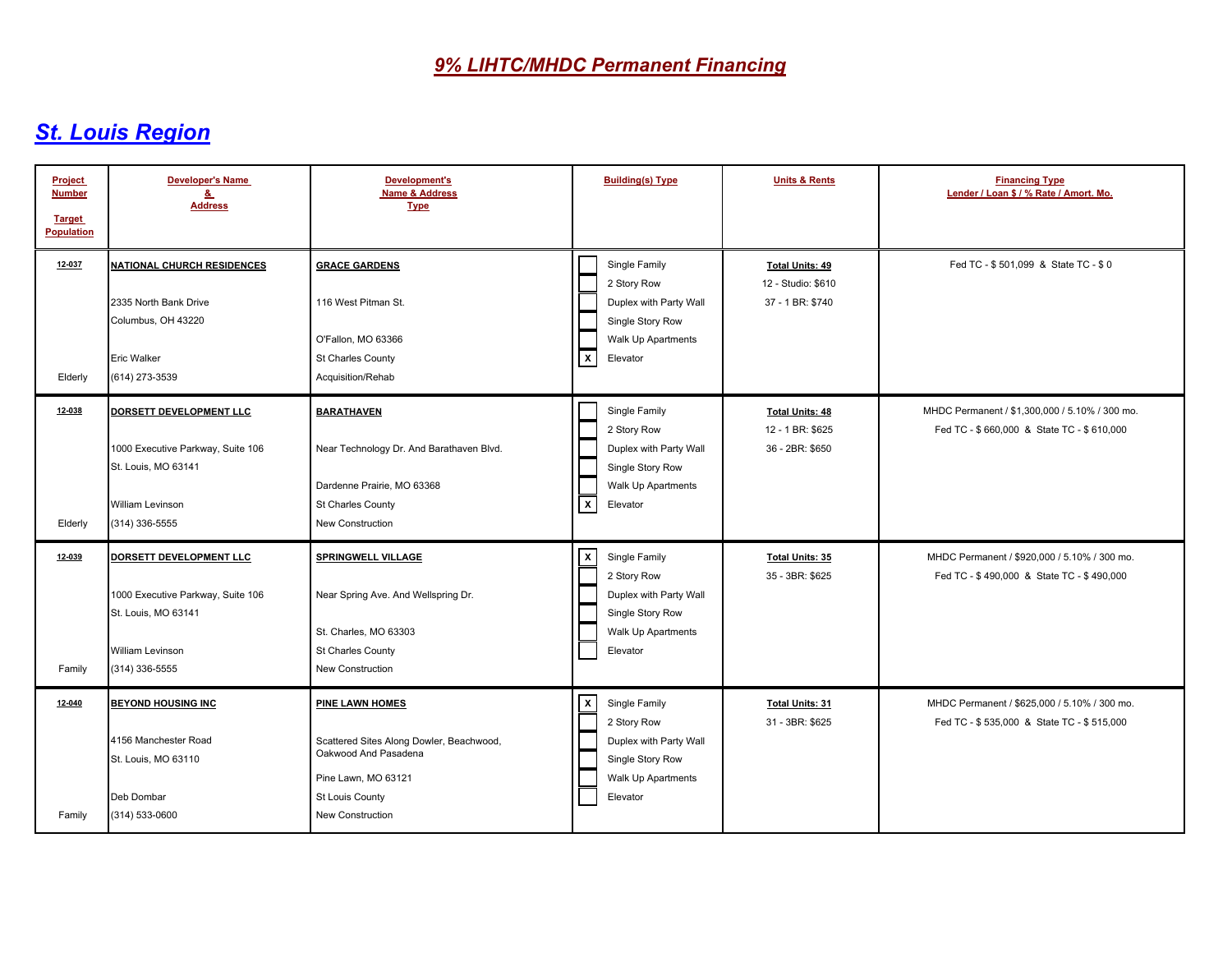| Project<br><b>Number</b><br><b>Target</b><br><b>Population</b> | <b>Developer's Name</b><br>&<br><b>Address</b>                                                                                                 | <b>Development's</b><br><b>Name &amp; Address</b><br><b>Type</b>                                                                                                     | <b>Building(s) Type</b>                                                                                                                 | <b>Units &amp; Rents</b>                                                                 | <b>Financing Type</b><br>Lender / Loan \$ / % Rate / Amort. Mo.                             |
|----------------------------------------------------------------|------------------------------------------------------------------------------------------------------------------------------------------------|----------------------------------------------------------------------------------------------------------------------------------------------------------------------|-----------------------------------------------------------------------------------------------------------------------------------------|------------------------------------------------------------------------------------------|---------------------------------------------------------------------------------------------|
| 12-042<br>Family                                               | THE SALVATION ARMY, AN ILLINOIS<br><b>CORPORATION</b><br>10 W. Algonquin Road<br>Des Plaines, IL 60016<br><b>Gary Busiek</b><br>(847) 294-2000 | 3010 APARTMENTS<br>3010 Washington Ave.<br>St. Louis, MO 63103<br>St Louis City<br>Acquisition/Rehab/Conversion                                                      | Single Family<br>2 Story Row<br>Duplex with Party Wall<br>Single Story Row<br>Walk Up Apartments<br>$\overline{\mathbf{x}}$<br>Elevator | <b>Total Units: 27</b><br>25 - 1 BR: \$500<br>2 - 2BR: \$650                             | Fed TC - \$355,000 & State TC - \$337,700                                                   |
| 12-044<br>Family                                               | DESALES COMMUNITY HOUSING<br><b>CORPORATION</b><br>2759 Russell Blvd.<br>St. Louis, MO 63104<br>Thomas J. Pickel<br>(314) 776-5444             | <b>DESALES IMPACT 2012</b><br>Scattered Sites Along Oregon, California, Magnolia<br>And Gravois<br>St. Louis, MO 63118<br>St Louis City<br>New + Acquisition/Rehab   | $\frac{x}{x}$<br>Single Family<br>2 Story Row<br>Duplex with Party Wall<br>Single Story Row<br>Walk Up Apartments<br>Elevator           | <b>Total Units: 26</b><br>21 - 2BR: \$725 - \$765<br>5 - 3BR: \$775 - \$825              | MHDC Permanent / \$1,075,000 / 4.85% / 360 mo.<br>Fed TC - \$397,500 & State TC - \$397,500 |
| 12-045<br>Elderly                                              | G.H.L. DEVELOPMENT, L.L.C.<br>100 Chesterfield Business Parkway, Suite 30<br>Chesterfield, MO 63005<br>Gregory A. Lee<br>(636) 728-5100        | VILLAS AT PERUQUE HILLS - PHASE<br>Ш<br>Approx. 500 Ft. East Of Peruque Valley Dr. And Old<br>Hwy Z<br>Wentzville, MO 63385<br>St Charles County<br>New Construction | Single Family<br>  x<br>2 Story Row<br>Duplex with Party Wall<br>Single Story Row<br>Walk Up Apartments<br>Elevator                     | <b>Total Units: 28</b><br>4 - 1 BR: \$615<br>19 - 2BR: \$660 - \$685<br>5 - Market Units | Fed TC - \$350,000 & State TC - \$350,000                                                   |
| 12-047<br>Elderly                                              | PHOENIX REAL ESTATE SERVICES.<br><b>LLC</b><br>1551 Wall Street, Suite 220<br>St. Charles, MO 63303<br>Dan Barnard<br>(636) 946-6452           | <b>GREEN GABLES II, PHASE THREE</b><br>2000 Green Gables Circle<br>Wentzville, MO 63385<br>St Charles County<br>New Construction                                     | Single Family<br>2 Story Row<br>Duplex with Party Wall<br>Single Story Row<br>Walk Up Apartments<br>$\overline{\mathbf{x}}$<br>Elevator | <b>Total Units: 24</b><br>6 - 1 BR: \$365 - \$450<br>18 - 2BR: \$400 - \$550             | Fed TC - \$288,600 & State TC - \$288,600                                                   |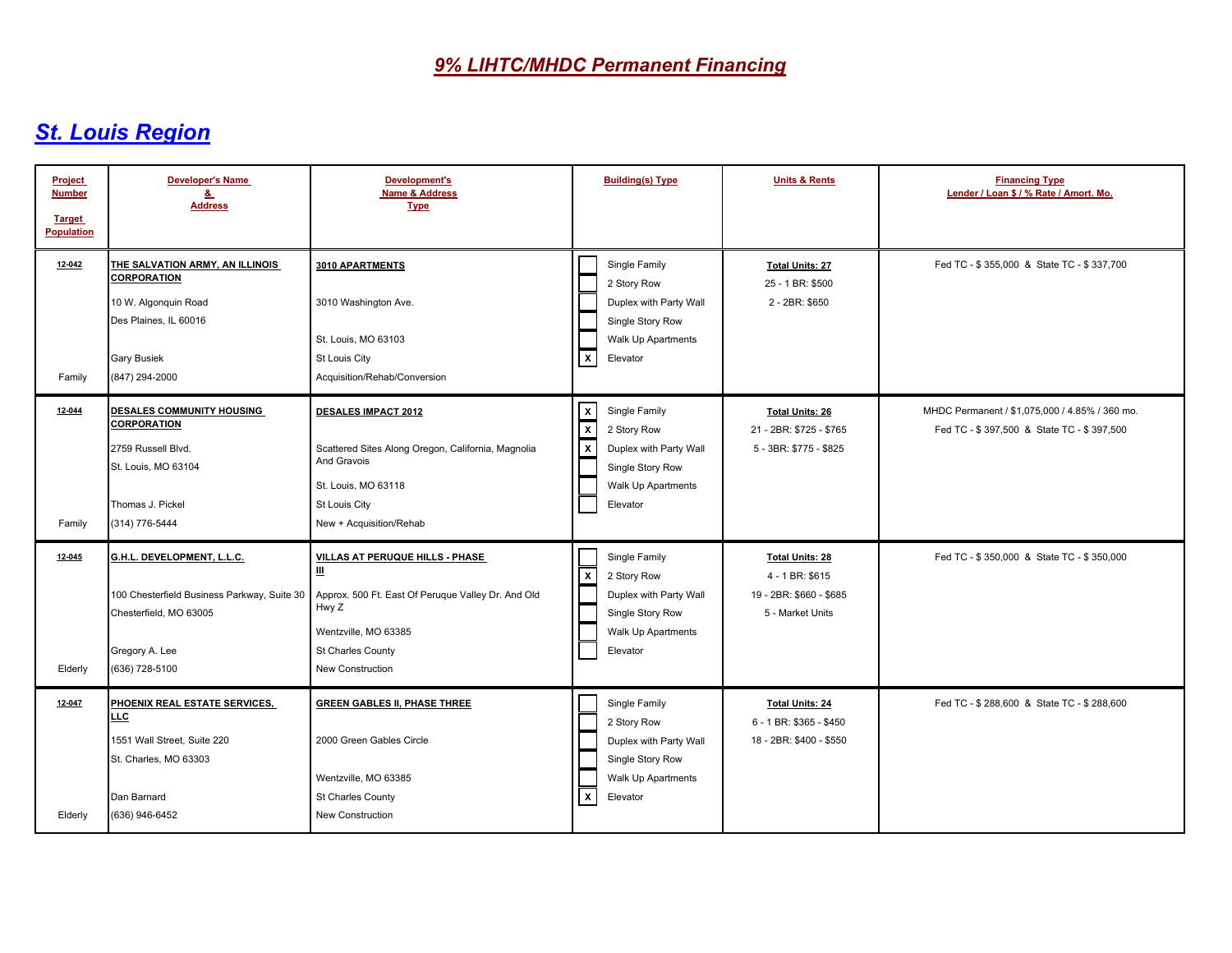| Project<br><b>Number</b><br><b>Target</b><br><b>Population</b> | <b>Developer's Name</b><br><u>&amp;</u><br><b>Address</b>                                                                            | Development's<br><b>Name &amp; Address</b><br><b>Type</b>                                                                                            | <b>Building(s) Type</b>                                                                                                      | <b>Units &amp; Rents</b>                                                       | <b>Financing Type</b><br>Lender / Loan \$ / % Rate / Amort. Mo. |
|----------------------------------------------------------------|--------------------------------------------------------------------------------------------------------------------------------------|------------------------------------------------------------------------------------------------------------------------------------------------------|------------------------------------------------------------------------------------------------------------------------------|--------------------------------------------------------------------------------|-----------------------------------------------------------------|
| 12-048<br>Elderly                                              | PHOENIX REAL ESTATE SERVICES,<br>LLC<br>1551 Wall Street. Suite 220<br>St. Charles, MO 63303<br>Dan Barnard<br>(636) 946-6452        | <b>GREEN GABLES II, PHASE TWO</b><br>2000 Green Gables Circle<br>Wentzville, MO 63385<br>St Charles County<br>New Construction                       | Single Family<br>2 Story Row<br>Duplex with Party Wall<br>Single Story Row<br>Walk Up Apartments<br>$\mathbf{x}$<br>Elevator | <b>Total Units: 24</b><br>6 - 1 BR: \$365 - \$450<br>18 - 2BR: \$400 - \$550   | Fed TC - \$288,600 & State TC - \$288,600                       |
| 12-049<br>Elderly                                              | PHOENIX REAL ESTATE SERVICES.<br><b>LLC</b><br>1551 Wall Street, Suite 220<br>St. Charles, MO 63303<br>Dan Barnard<br>(636) 946-6452 | PARKVIEW VILLAGE<br>Near Se Corner Of Parkview Dr. And Verterans<br>Mem. Pkwy.<br>O'Fallon, MO 63366<br>St Charles County<br><b>New Construction</b> | Single Family<br>2 Story Row<br>Duplex with Party Wall<br>Single Story Row<br>Walk Up Apartments<br>$\mathsf{x}$<br>Elevator | <b>Total Units: 32</b><br>8 - 1 BR: \$375 - \$475<br>24 - 2BR: \$425 - \$575   | Fed TC - \$371,900 & State TC - \$371,900                       |
| 12-055<br>Family                                               | PLACES FOR PEOPLE<br><b>INCORPORATED</b><br>4130 Lindell Boulevard<br>St. Louis, MO 63108<br><b>Bill Krenn</b><br>(314) 535-5600     | <b>COMMUNITY PLACES AT ELIOT</b><br>4242 Grove St.<br>St. Louis, MO 63107<br>St Louis City<br>Acquisition/Rehab/Conversion                           | Single Family<br>2 Story Row<br>Duplex with Party Wall<br>Single Story Row<br>Walk Up Apartments<br>$\mathsf{X}$<br>Elevator | <b>Total Units: 24</b><br>11 - 1 BR: \$450<br>9 - 2BR: \$500<br>4 - 3BR: \$605 | Fed TC - \$410,000 & State TC - \$410,000                       |
| 12-056<br>Elderly                                              | JES DEV CO, INC.<br>206 Peach Way<br>Columbia, MO 65203<br>Robert A. Ring<br>(573) 443-2021                                          | <b>WOODBURY PLACE II</b><br>Sw Of Woodlawn Ave. And J Mark Ct.<br>O'Fallon, MO 63366<br>St Charles County<br>New Construction                        | Single Family<br>2 Story Row<br>Duplex with Party Wall<br>X<br>Single Story Row<br>Walk Up Apartments<br>Elevator            | <b>Total Units: 42</b><br>14 - 1 BR: \$515<br>28 - 2BR: \$605                  | Fed TC - \$597,077 & State TC - \$450,000                       |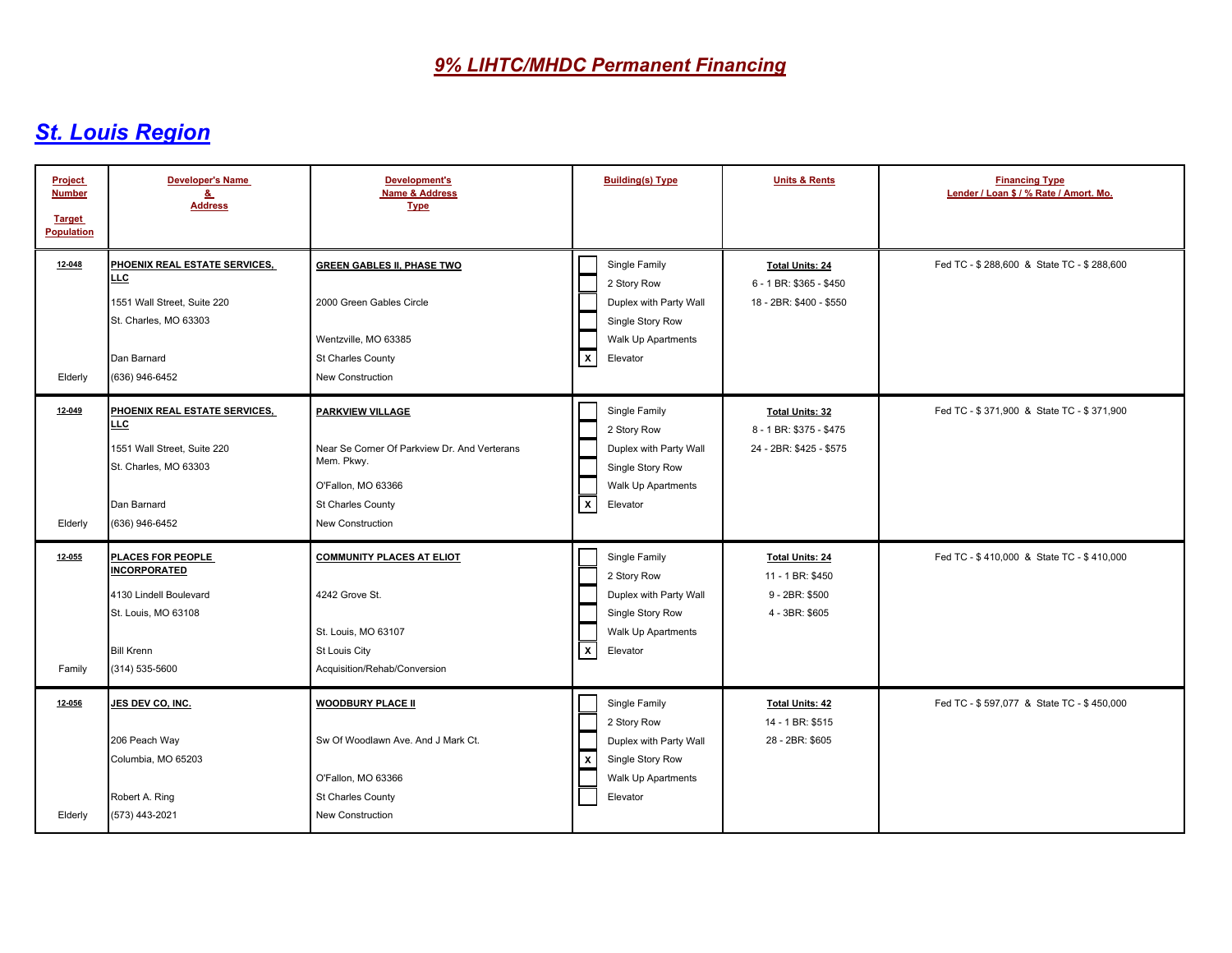| Project<br><b>Number</b><br><b>Target</b><br><b>Population</b> | <b>Developer's Name</b><br>&<br><b>Address</b>                                                                                                                 | <b>Development's</b><br><b>Name &amp; Address</b><br><b>Type</b>                                                                                                                               | <b>Building(s) Type</b>                                                                                                                      | <b>Units &amp; Rents</b>                                                                       | <b>Financing Type</b><br>Lender / Loan \$ / % Rate / Amort. Mo.                             |
|----------------------------------------------------------------|----------------------------------------------------------------------------------------------------------------------------------------------------------------|------------------------------------------------------------------------------------------------------------------------------------------------------------------------------------------------|----------------------------------------------------------------------------------------------------------------------------------------------|------------------------------------------------------------------------------------------------|---------------------------------------------------------------------------------------------|
| 12-058<br>Elderly                                              | ST. CHARLES LEASED HOUSING<br><b>DEVELOPMENT I, LLC</b><br>2905 Northwest Boulevard, Suite 150<br>Plymouth, MN 55441<br><b>Ross Stiteley</b><br>(763) 354-5500 | <b>FAIRGROUNDS SENIOR</b><br><b>APARTMENTS</b><br>Sw Corner Of I-70 Loop And Boone'S Lick Rd.<br>St. Charles, MO 63303<br>St Charles County<br>New Construction                                | Single Family<br>2 Story Row<br>Duplex with Party Wall<br>Single Story Row<br>Walk Up Apartments<br>$\vert x \vert$<br>Elevator              | <b>Total Units: 80</b><br>70 - 1 BR: \$545<br>10 - 2BR: \$650                                  | MHDC Permanent / \$1,650,000 / 5.00% / 360 mo.<br>Fed TC - \$700,000 & State TC - \$700,000 |
| 12-060<br>Family                                               | <b>CAPSTONE DEVELOPMENT GROUP.</b><br>LLC.<br>103 W. Lockwood, Suite 219<br>St. Louis, MO 63119<br>Lisa Kortkamp<br>(314) 968-9092                             | <b>LORETTA HALL TOWNHOMES</b><br>At The Intersection Of 18Th St. And Carr St.<br>St. Louis, MO 63106<br>St Louis City<br>New Construction                                                      | Single Family<br>$\mathsf{x}$<br>2 Story Row<br>Duplex with Party Wall<br>Single Story Row<br>Walk Up Apartments<br>Elevator                 | <b>Total Units: 39</b><br>19 - 2BR: \$550<br>20 - 3BR: \$650                                   | Fed TC - \$646,004 & State TC - \$646,004                                                   |
| 12-066<br>Family                                               | <b>HOUSING AUTHORITY OF ST. LOUIS</b><br><b>COUNTY</b><br>8865 Natural Bridge<br>St. Louis, MO 63121<br>Mark Stroker<br>(314) 227-3162                         | <b>WINDFALL TRACE PHASE II</b><br>2625 Jeffkenn Dr.<br>Jennings, MO 63136<br>St Louis County<br>New Construction                                                                               | Single Family<br>$\boldsymbol{\mathsf{x}}$<br>2 Story Row<br>Duplex with Party Wall<br>Single Story Row<br>Walk Up Apartments<br>Elevator    | <b>Total Units: 37</b><br>23 - 2BR: \$670<br>8 - 3BR: \$700 - \$750<br>6 - 4BR: \$840          | MHDC Permanent / \$1,280,000 / 4.85% / 360 mo.<br>Fed TC - \$575,000 & State TC - \$575,000 |
| 12-067<br>Family                                               | <b>JV OF NORTHSIDE COMMUNITY</b><br>HOUSING, INC. AND GREATER VILLE<br>4067 Lincoln Avenue<br>St. Louis, MO 63113<br><b>Rick Bonasch</b><br>(314) 531-0310     | <b>DICK GREGORY PLACE</b><br><b>APARTMENTS PHASE II</b><br>Scattered Sites Along Dick Gregory, Aldine, Mlk,<br>Cora And Cote Brilliante<br>St. Louis, MO 63113<br>St Louis City<br>New + Rehab | $\mathsf{x}$<br>Single Family<br>2 Story Row<br>Duplex with Party Wall<br>Single Story Row<br>$\mathsf{x}$<br>Walk Up Apartments<br>Elevator | <b>Total Units: 42</b><br>5 - 1 BR: \$420<br>29 - 2BR: \$500 - \$550<br>8 - 3BR: \$598 - \$650 | MHDC Permanent / \$825,000 / 0.0% / 0 mo.<br>Fed TC - \$700,000 & State TC - \$500,000      |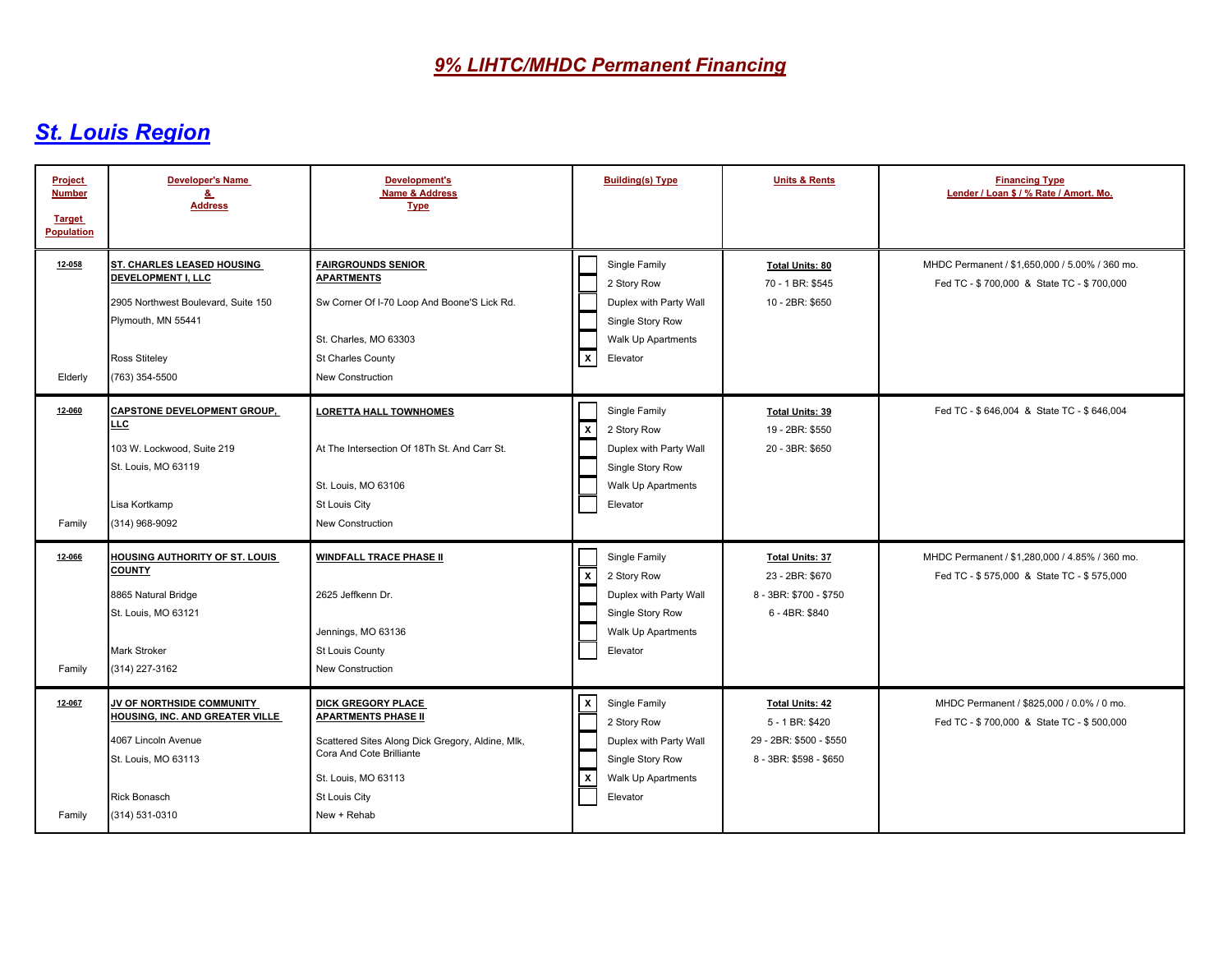| Project<br><b>Number</b><br><b>Target</b><br><b>Population</b> | <b>Developer's Name</b><br>&<br><b>Address</b>                                                                                           | Development's<br>Name & Address<br><b>Type</b>                                                                                                                                | <b>Building(s) Type</b>                                                                                                                | <b>Units &amp; Rents</b>                                                                                                          | <b>Financing Type</b><br>Lender / Loan \$ / % Rate / Amort. Mo. |
|----------------------------------------------------------------|------------------------------------------------------------------------------------------------------------------------------------------|-------------------------------------------------------------------------------------------------------------------------------------------------------------------------------|----------------------------------------------------------------------------------------------------------------------------------------|-----------------------------------------------------------------------------------------------------------------------------------|-----------------------------------------------------------------|
| 12-072<br>Family                                               | <b>NORTH NEWSTEAD ASSOCIATION</b><br>4601 Pope<br>St. Louis, MO 63115<br><b>Bobby Gissendanner</b><br>(314) 385-4343                     | <b>NNA REHAB</b><br>4374 Lee, 4327 Kossuth, 4000 N. Newstead And<br>4471 Margaretta<br>St. Louis, MO 63115<br>St Louis City<br>Acquisition/Rehab                              | Single Family<br>2 Story Row<br>Duplex with Party Wall<br>Single Story Row<br>  x<br>Walk Up Apartments<br>Elevator                    | <b>Total Units: 10</b><br>4 - 2BR: \$475<br>4 - 3BR: \$500<br>2 - 4BR: \$600                                                      | MHDC Permanent / \$300,000 / 0.0% / 0 mo.                       |
| 12-080<br>Family                                               | <b>WEST END ST. LOUIS</b><br>NEIGHBORHOOD, LLC<br>5261 Delmar Blvd, Suite Bb<br>St. Louis, MO 63108<br>Yaphatt El-Amin<br>(314) 361-0606 | <b>VILLAGE AT DELMAR PLACE PHASE</b><br>Near The Corner Of Belt Ave. And Clemens Ave.<br>St. Louis, MO 63112<br>St Louis City<br>New Construction                             | Single Family<br>$\mathbf{x}$<br>2 Story Row<br>Duplex with Party Wall<br>Single Story Row<br>  x<br>Walk Up Apartments<br>Elevator    | <b>Total Units: 50</b><br>7 - 1 BR: \$310 - \$575<br>18 - 2BR: \$374 - \$700<br>17 - 3BR: \$430 - \$800<br>8 - 4BR: \$470 - \$880 | Fed TC - \$910,000 & State TC - \$700,000                       |
| 12-081<br>Family                                               | <b>WEST END ST. LOUIS</b><br>NEIGHBORHOOD, LLC<br>5261 Delmar Blvd, Suite Bb<br>St. Louis, MO 63108<br>Yaphatt El-Amin<br>(314) 361-0606 | VILLAGE AT DELMAR PLACE PHASE<br>Near The Corner Of Belt Ave. And Clemens Ave.<br>St. Louis. MO 63112<br>St Louis City<br>New Construction                                    | Single Family<br>$\vert x \vert$<br>2 Story Row<br>Duplex with Party Wall<br>Single Story Row<br>  x<br>Walk Up Apartments<br>Elevator | <b>Total Units: 50</b><br>7 - 1 BR: \$310 - \$575<br>18 - 2BR: \$374 - \$700<br>17 - 3BR: \$430 - \$800<br>8 - 4BR: \$470 - \$880 | Fed TC - \$910,000 & State TC - \$700,000                       |
| 12-082<br>Family                                               | BETTER LIVING COMMUNITIES OF<br>ST. LOUIS, MO<br>2153 Salisbury<br>St. Louis, MO 63107<br>Jack Gerber<br>(314) 436-2603                  | <b>BREMEN HOMES</b><br>Scattered Sites Along Blair Ave., N. 23Rd St., Vest<br>Ave., Mallinckrodt St. And Palm St.<br>St. Louis, MO 63107<br>St Louis City<br>New Construction | $\frac{x}{x}$<br>Single Family<br>2 Story Row<br>Duplex with Party Wall<br>Single Story Row<br>Walk Up Apartments<br>Elevator          | <b>Total Units: 50</b><br>8 - 2BR: \$625<br>38 - 3BR: \$675<br>4 - 4BR: \$750                                                     | Fed TC - \$930,000 & State TC - \$930,000                       |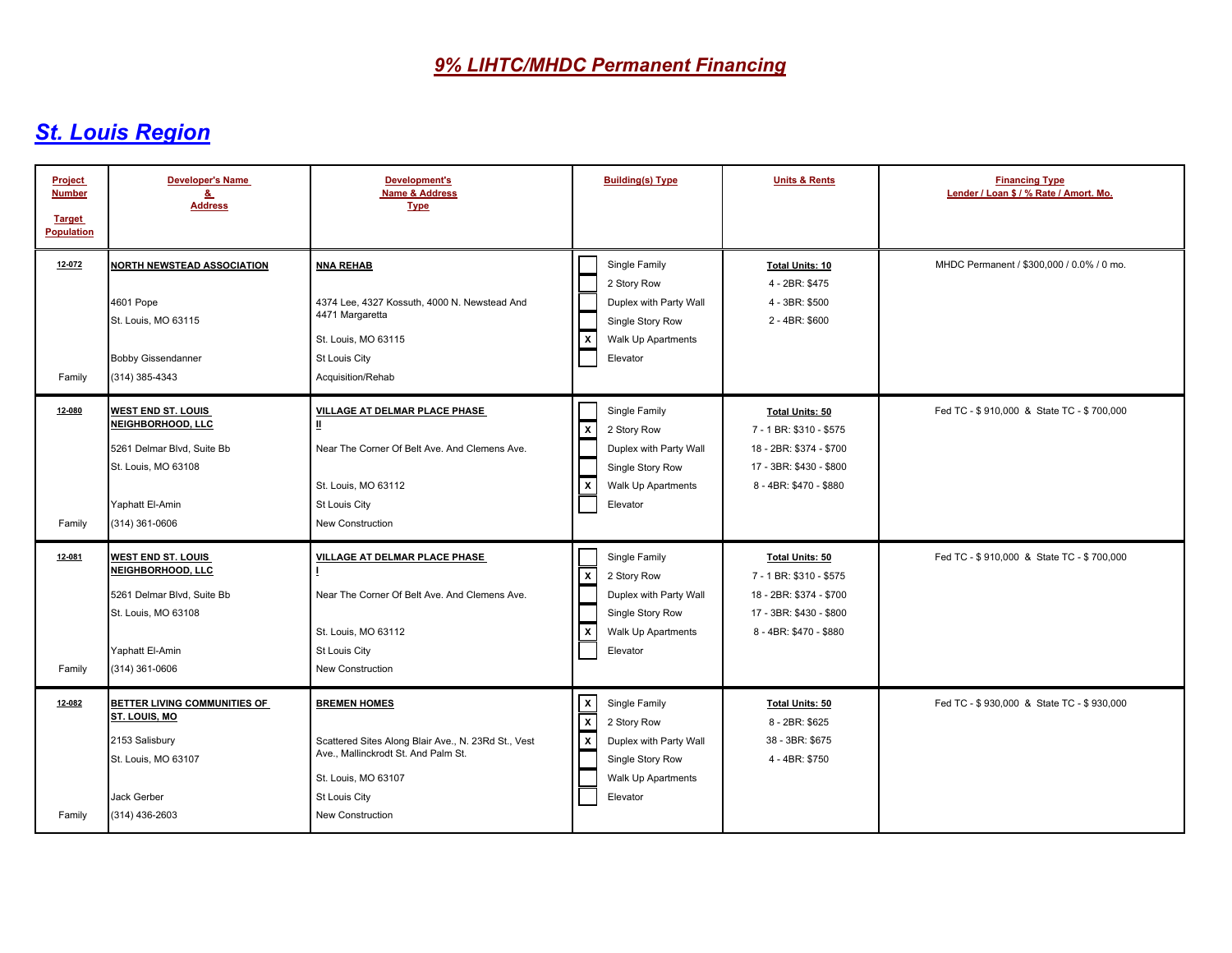| Project<br><b>Number</b><br><b>Target</b><br><b>Population</b> | <b>Developer's Name</b><br>õ.<br><b>Address</b>                                                                         | <b>Development's</b><br>Name & Address<br><b>Type</b>                                                       | <b>Building(s) Type</b>                                                                                                             | <b>Units &amp; Rents</b>                           | <b>Financing Type</b><br>Lender / Loan \$ / % Rate / Amort. Mo.                          |
|----------------------------------------------------------------|-------------------------------------------------------------------------------------------------------------------------|-------------------------------------------------------------------------------------------------------------|-------------------------------------------------------------------------------------------------------------------------------------|----------------------------------------------------|------------------------------------------------------------------------------------------|
| 12-089                                                         | <b>MCCORMACK BARON SALAZAR,</b><br>INC.                                                                                 | <b>NORTH SARAH PHASE II</b>                                                                                 | Single Family<br>2 Story Row                                                                                                        | <b>Total Units: 109</b><br>7 - 1 BR: \$395 - \$600 | MHDC Permanent / \$2,000,000 / 0.0% / 0 mo.<br>Fed TC - \$910,000 & State TC - \$700,000 |
|                                                                | 720 Olive Street, Suite 2500<br>Saint Louis, MO 63101                                                                   | On The Corner Of Vandeventer And Cd Banks Av.                                                               | $\mathbf{x}$<br>Duplex with Party Wall<br>Single Story Row                                                                          | 42 - 2BR: \$461 - \$700<br>11 - 3BR: \$533 - \$800 |                                                                                          |
|                                                                | Ronald Roberts, Vice President                                                                                          | St. Louis, MO 63103<br>St Louis City                                                                        | Walk Up Apartments<br>$\overline{\mathbf{x}}$<br>$\mathbf{x}$<br>Elevator                                                           | 49 - Market Units                                  |                                                                                          |
| Family                                                         | (314) 621-3400                                                                                                          | <b>New Construction</b>                                                                                     |                                                                                                                                     |                                                    |                                                                                          |
| 12-092                                                         | <b>WESLEY GARDEN SENIOR</b><br><b>COMMUNITY, LLC</b><br>8015 Wesley Avenue<br>Kinloch, MO 63140<br><b>Thomas Wilson</b> | <b>WESLEY GARDEN SENIOR</b><br><b>COMMUNITY</b><br>8015 Wesley Ave.<br>Kinloch, MO 63140<br>St Louis County | Single Family<br>2 Story Row<br>Duplex with Party Wall<br>Single Story Row<br>Walk Up Apartments<br>$\lfloor x \rfloor$<br>Elevator | <b>Total Units: 57</b><br>57 - 1 BR: \$600         | Fed TC - \$728,616 & State TC - \$0                                                      |
| Elderly                                                        | (314) 524-3992                                                                                                          | New Construction                                                                                            |                                                                                                                                     |                                                    |                                                                                          |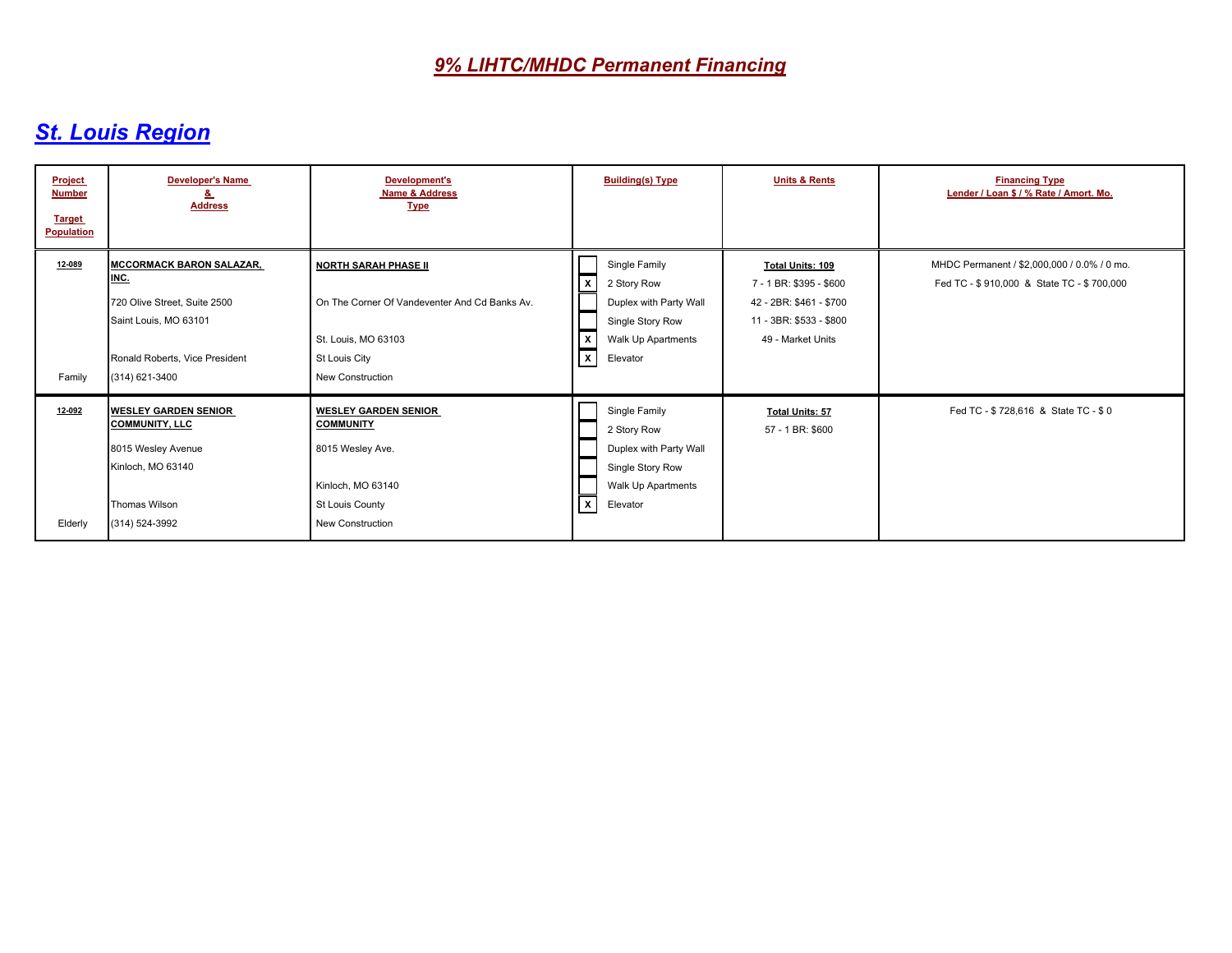| Project<br><b>Number</b><br><b>Target</b><br><b>Population</b> | <b>Developer's Name</b><br>&<br><b>Address</b>                                                                                            | <b>Development's</b><br><b>Name &amp; Address</b><br><b>Type</b>                                                                                                               | <b>Building(s) Type</b>                                                                                                                                            | <b>Units &amp; Rents</b>                                                                      | <b>Financing Type</b><br>Lender / Loan \$ / % Rate / Amort. Mo.                          |
|----------------------------------------------------------------|-------------------------------------------------------------------------------------------------------------------------------------------|--------------------------------------------------------------------------------------------------------------------------------------------------------------------------------|--------------------------------------------------------------------------------------------------------------------------------------------------------------------|-----------------------------------------------------------------------------------------------|------------------------------------------------------------------------------------------|
| 12-402-TE<br>Elderly                                           | <b>RENAISSANCE PROPERTY GROUP</b><br>LLC.<br>7808 Pearl Street<br>New Orleans, LA 70118<br>David Miller<br>(504) 862-6238                 | HILLSBORO ELDERLY<br><b>APARTMENTS AND HOUSE SPRINGS</b><br>25 Brady Ln. And 6830 Spring Creek Dr.<br>Hillsboro/Byrnes Mill, MO 63050<br>Jefferson County<br>Acquisition/Rehab | Single Family<br>2 Story Row<br>Duplex with Party Wall<br>Single Story Row<br>$\frac{x}{x}$<br>Walk Up Apartments<br>Elevator                                      | <b>Total Units: 72</b><br>72 - 1 BR: \$550 - \$679                                            | MHDC Permanent / \$2,000,000 / 0.0% / 0 mo.<br>Fed TC - \$222,875 & State TC - \$222,875 |
| 12-403-TE<br>Family                                            | <b>ARCHETYPES, LLC</b><br>406 E Fourth St<br>Winston-Salem, NC 27101<br>Jim Sari<br>(336) 714-8920                                        | <b>CENTRAL - TWAIN LOFTS</b><br>3616 N. Garrison Ave. And 5316 Ruskin Ave.<br>St. Louis, MO 63107<br>St Louis City<br>New + Acquisition/Rehab/Conversion                       | Single Family<br>2 Story Row<br>Duplex with Party Wall<br>Single Story Row<br>$\overline{\mathbf{x}}$<br>Walk Up Apartments<br>$\overline{\mathsf{x}}$<br>Elevator | Total Units: 162<br>31 - 1 BR: \$575<br>90 - 2BR: \$675<br>41 - 3BR: \$750                    | Fed TC - \$854,659 & State TC - \$854,659                                                |
| 12-408-TE<br>Elderly                                           | <b>CAPSTONE DEVELOPMENT GROUP,</b><br>LLC.<br>103 W Lockwood, Suite 219<br>St. Louis, MO 63119<br><b>Stacey Hancock</b><br>(314) 968-9092 | PLAZA SQUARE 50<br>1531 Pine St.<br>St. Louis, MO 63103<br>St Louis City<br>Rehabilitation                                                                                     | Single Family<br>2 Story Row<br>Duplex with Party Wall<br>Single Story Row<br>Walk Up Apartments<br>$\mathsf{x}$<br>Elevator                                       | Total Units: 149<br>49 - Studio: \$530<br>74 - 1 BR: \$600 - \$658<br>26 - 2BR: \$700 - \$740 | Fed TC - \$809,544 & State TC - \$700,000                                                |
| 12-411-TE<br>Family                                            | PETER AND PAUL COMMUNITY<br>SERVICES, INC.<br>1025 Park Ave.<br>Saint Louis, MO 63104<br><b>Steve Campbell</b><br>(314) 588-7111          | <b>GARFIELD PLACE</b><br>3200 Texas Ave.<br>St. Louis, MO 63107<br>St Louis City<br>Acquisition/Rehab/Conversion                                                               | Single Family<br>2 Story Row<br>Duplex with Party Wall<br>Single Story Row<br>Walk Up Apartments<br>$\sqrt{x}$<br>Elevator                                         | <b>Total Units: 25</b><br>25 - 1 BR: \$475                                                    | MHDC Permanent / \$350,000 / 0.0% / 0 mo.<br>Fed TC - \$225,653 & State TC - \$225,653   |